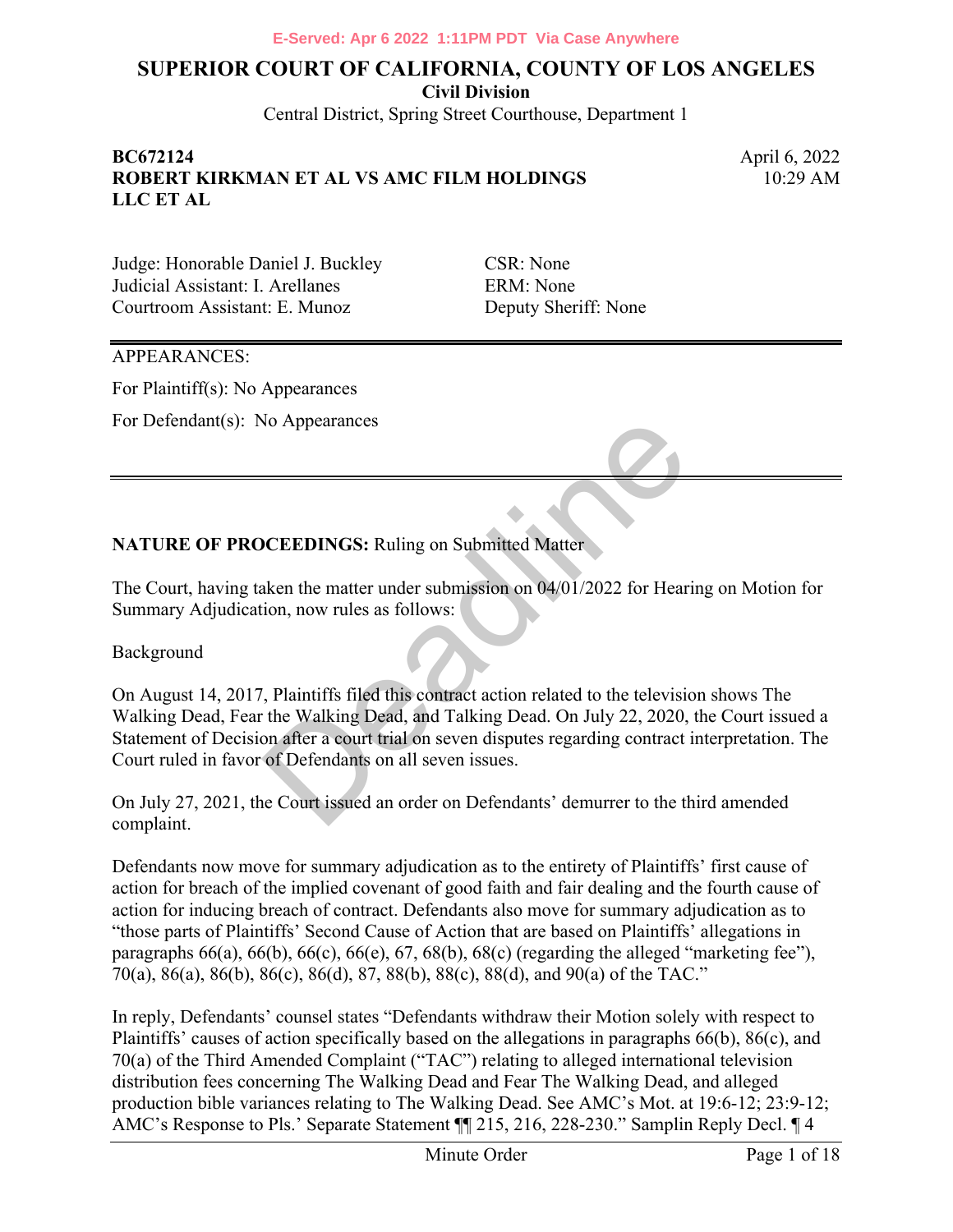**Civil Division**

Central District, Spring Street Courthouse, Department 1

#### **BC672124** April 6, 2022 **ROBERT KIRKMAN ET AL VS AMC FILM HOLDINGS LLC ET AL**

10:29 AM

Judge: Honorable Daniel J. Buckley CSR: None Judicial Assistant: I. Arellanes ERM: None Courtroom Assistant: E. Munoz Deputy Sheriff: None

The Court took the matter under submission. After further consideration of the briefs, cases, and oral argument, the Court stays with its tentative ruling.

Defendants' Non-Compliant Separate Statement and Improper Reply Separate Statement

Defendants' separate statement fails to comply with several sections of California Rules of Court, rule 3.1350. Defendants' separate statement does not comply with Rule 3.1350(b): "If summary adjudication is sought, whether separately or as an alternative to the motion for summary judgment, the specific cause of action, affirmative defense, claims for damages, or issues of duty must be stated specifically in the notice of motion and be repeated, verbatim, in the separate statement of undisputed material facts." Defendants' separate statement does not comply with the formatting requirements of Rule 3.1350(f) and 3.1350(h), which require separate enumeration of the causes of action to be adjudicated as well as the cited evidence to be under the undisputed fact solely on the left side of the page. ompliant Separate Statement and Improper Reply Separate<br>
e statement fails to comply with several sections of Califc<br>
Defendants' separate statement does not comply with Rulon<br>
on is sought, whether separately or as an alt

The court does not consider Defendants' improper response to Plaintiffs' opposing separate statement. See e.g. Nazir v. United Airlines, Inc., 178 Cal. App. 4th 243, 252 (2009) ("The deficiencies carried over to the reply papers, which included a 297–page reply separate statement. There is no provision in the statute for this."); San Diego Watercrafts, Inc. v. Wells Fargo Bank, N.A., 102 Cal. App. 4th 308, 313 (2002) ("While the code provides for reply papers, it makes no allowance for . . . filing a supplemental separate statement. (§ 437c, subd. (b).) This is consistent with the requirement supporting papers and the separate statement be served with the original motion.  $(\S 437c, \text{subd.} (a).)^{\prime\prime}$ .

The Court shall reach the merits of the motion. Truong v. Glasser, 181 Cal. App. 4th 102, 118 (2009) ("the court's power to deny summary judgment on the basis of failure to comply with California Rules of Court, rule 3.1350 is discretionary, not mandatory."). However, Defendants' counsel is expected to fully comply with the California Rules of Court in all further proceedings.

Plaintiffs' Evidentiary Objections in Opposition

Each of Plaintiffs' objections are OVERRULED.

Defendants' Evidentiary Objections in Reply

Objections Nos. 2, 24, 28, 29, 32, and 34-39 are SUSTAINED. Objections Nos. 1, and 3-9 are OVERRULED.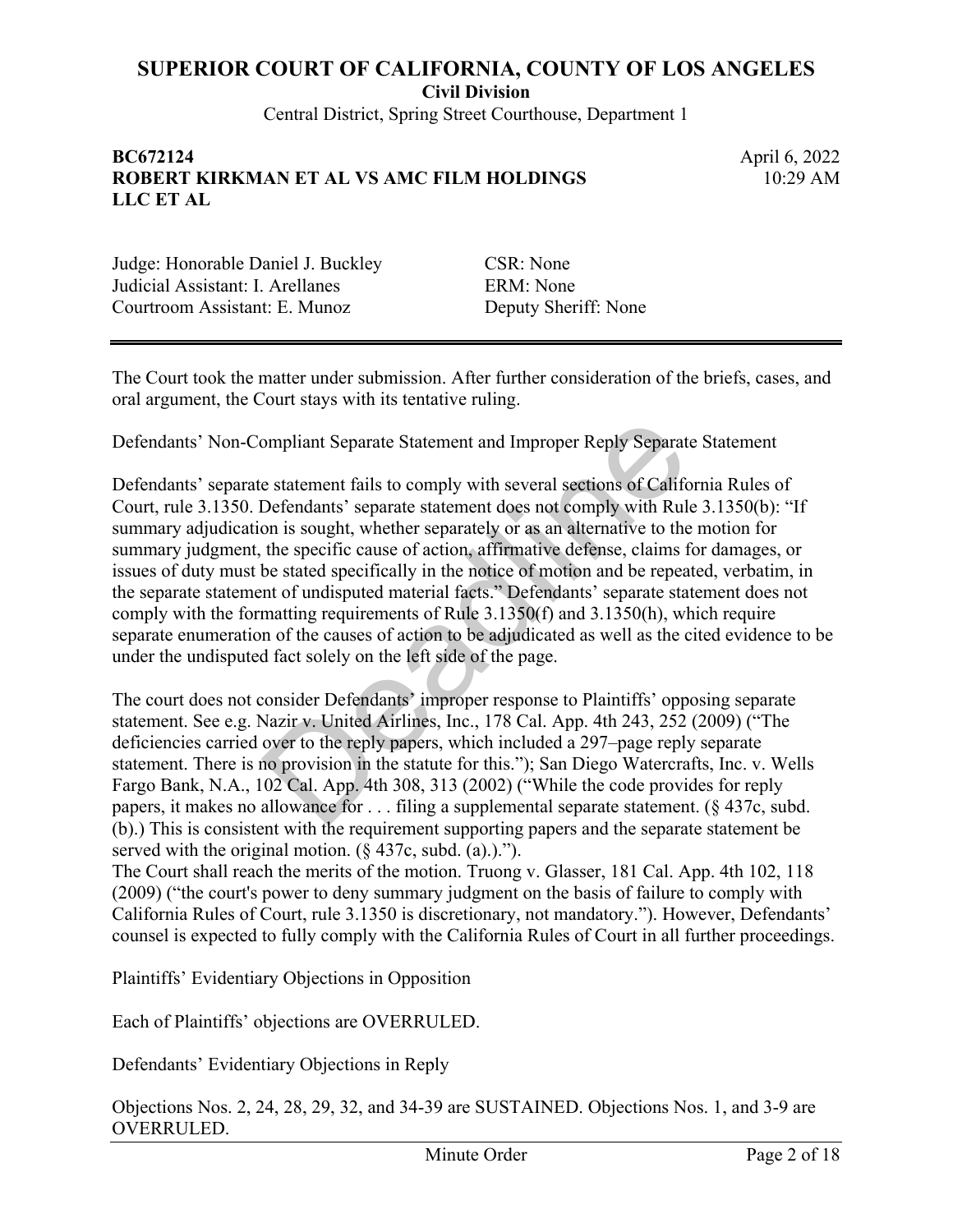**Civil Division**

Central District, Spring Street Courthouse, Department 1

#### **BC672124** April 6, 2022 **ROBERT KIRKMAN ET AL VS AMC FILM HOLDINGS LLC ET AL**

10:29 AM

Judge: Honorable Daniel J. Buckley CSR: None Judicial Assistant: I. Arellanes ERM: None Courtroom Assistant: E. Munoz Deputy Sheriff: None

Defendants' remaining objections to the purported expert declarations submitted by Plaintiffs are immaterial to the Court's disposition of the motion. Code Civ. Proc.  $\S$  437c(q). Request for Judicial Notice

Plaintiffs request the Court take judicial notice of five documents from New York State Court case Darabont v. AMC Network Index No. 654328/2013 pursuant to Evidence Code section 452(d). Of these documents, only Exhibits A and E bear a file stamp from the New York action. Accordingly, these are the only documents properly subject to judicial notice pursuant to Evidence Code section 452(d) as a record of a court of any state of the United States. Deposition transcripts and other documents produced in discovery do not become court records unless they are filed with the court. Plaintiffs have failed to provide a sufficient basis for the Court to take judicial notice of these documents. Provide a count take judicial notice of five documents from New MC Network Index No. 654328/2013 pursuant to Evidence cuments, only Exhibits A and E bear a file stamp from the new documents properly subject to judicial not

Defendants object to the taking of judicial notice of prior testimony of Marci Wiseman, Exhibit A. On summary judgment, the Court may properly take judicial notice of, and rely upon, testimony from other proceedings. See Sweetwater Union High School Dist. v. Gilbane Building Co., 6 Cal. 5th 931, 942 (2019) ("statutes allowing consideration of some statements in resolving pretrial motions provide an exception to the hearsay rule for purposes of the motion."); Code Civ. Proc.  $§$  437 $c(b)$ .

Accordingly, the request for judicial notice is GRANTED as to Exhibit A and E only.

Summary Adjudication

#### A. Legal Standard

A party may move for summary judgment "if it is contended that the action has no merit or that there is no defense to the action or proceeding." Civ. Proc. Code  $\S$  437c(a). A party may also move for summary adjudication of a single cause of action, affirmative defense, claim for damages, or issue of duty. Civ. Proc. Code  $\S$  437c(f)(1). "A plaintiff or cross-complainant has met his or her burden of showing that there is no defense to a cause of action if that party has proved each element of the cause of action entitling the party to judgment on the cause of action. Once the plaintiff or cross-complainant has met that burden, the burden shifts to the defendant or cross-defendant to show that a triable issue of one or more material facts exists as to the cause of action or a defense thereto." Code Civ. Proc.  $\S 437c(p)(1)$ .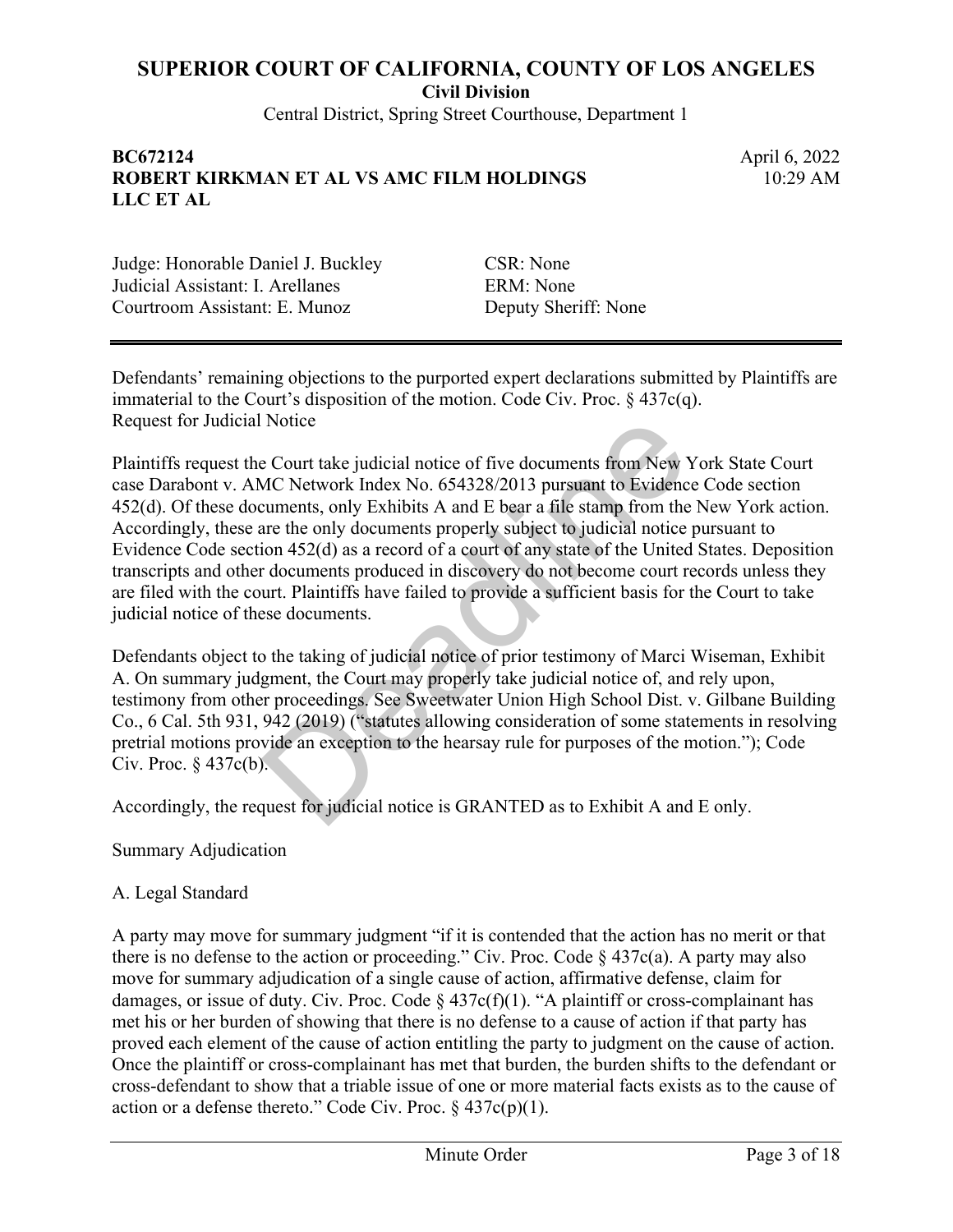**Civil Division**

Central District, Spring Street Courthouse, Department 1

#### **BC672124** April 6, 2022 **ROBERT KIRKMAN ET AL VS AMC FILM HOLDINGS LLC ET AL**

10:29 AM

Judge: Honorable Daniel J. Buckley CSR: None Judicial Assistant: I. Arellanes ERM: None Courtroom Assistant: E. Munoz Deputy Sheriff: None

"[F]rom commencement to conclusion, the party moving for summary judgment bears the burden of persuasion that there is no triable issue of material fact and that he is entitled to judgment as a matter of law." Aguilar v. Atlantic Richfield Co., 25 Cal. 4th 826, 850 (2001). However, once the movant has shown that a cause of action has no merit or defense, the burden of production shifts to the opponent to show that a triable issue of material fact exists as to that cause of action. Id. at 850-53.

Until the movant meets this evidentiary burden, the opponent has no burden to present evidence showing a triable issue of fact. Hawkins v. Wilton, 144 Cal. App. 4th 936, 940 (2006) (citing Duckett v. Pistoresi Ambulance Service, Inc., 19 Cal. App. 4th 1525, 1533 (1993)). However, if the opponent does not present sufficient evidence when required, then summary judgment in favor of the movant is appropriate. Aguilar, supra, 25 Cal. 4th at 849. "A party opposing summary judgment may be able to demonstrate the existence of a triable issue of material fact through the moving party's own evidence or witnesses."□Fisher v. Gibson, 90 Cal. App. 4th 275, 286 (2001).□ novant has shown that a cause of action has no merit or d<br>to the opponent to show that a triable issue of material fac<br>
□ at 850-53.<br>
eets this evidentiary burden, the opponent has no burden to<br>
usue of fact. CHawkins v.

B. Breach of the Implied Covenant of Good Faith and Fair Dealing – First Cause of Action

The Third Amended Complaint alleges "AMC acted in bad faith by waiting until after The Walking Dead was already a success to reverse engineer a MAGR definition that AMC knew was guaranteed to result in no or negligible profit participations at best. . . and thereby deny Plaintiffs the benefit of AMC's promise to pay contingent compensation." TAC ¶ 97.

#### a. Applicable Law

In New York, all contracts imply a covenant of good faith and fair dealing in the course of performance." 511 West 232nd Owners Corp. v. Jennifer Realty Co., 98 N.Y.2d 144, 153 (2002). "Within every contract is an implied covenant of good faith and fair dealing. [Citation] This covenant is breached when a party to a contract acts in a manner that, although not expressly forbidden by any contractual provision, would deprive the other party of the right to receive the benefits under their agreement. [Citation] For a complaint to state a cause of action alleging breach of an implied covenant of good faith and fair dealing, the plaintiff must allege facts which tend to show that the defendant sought to prevent performance of the contract or to withhold its benefits from the plaintiff." Aventine Inv. Management, Inc. v. Canadian Imperial Bank of Commerce, 265 A.D.2d 513, 513–514 (N.Y. App. Div. 1999).

The implied covenant prevents parties with unilateral contractual authority from abusing that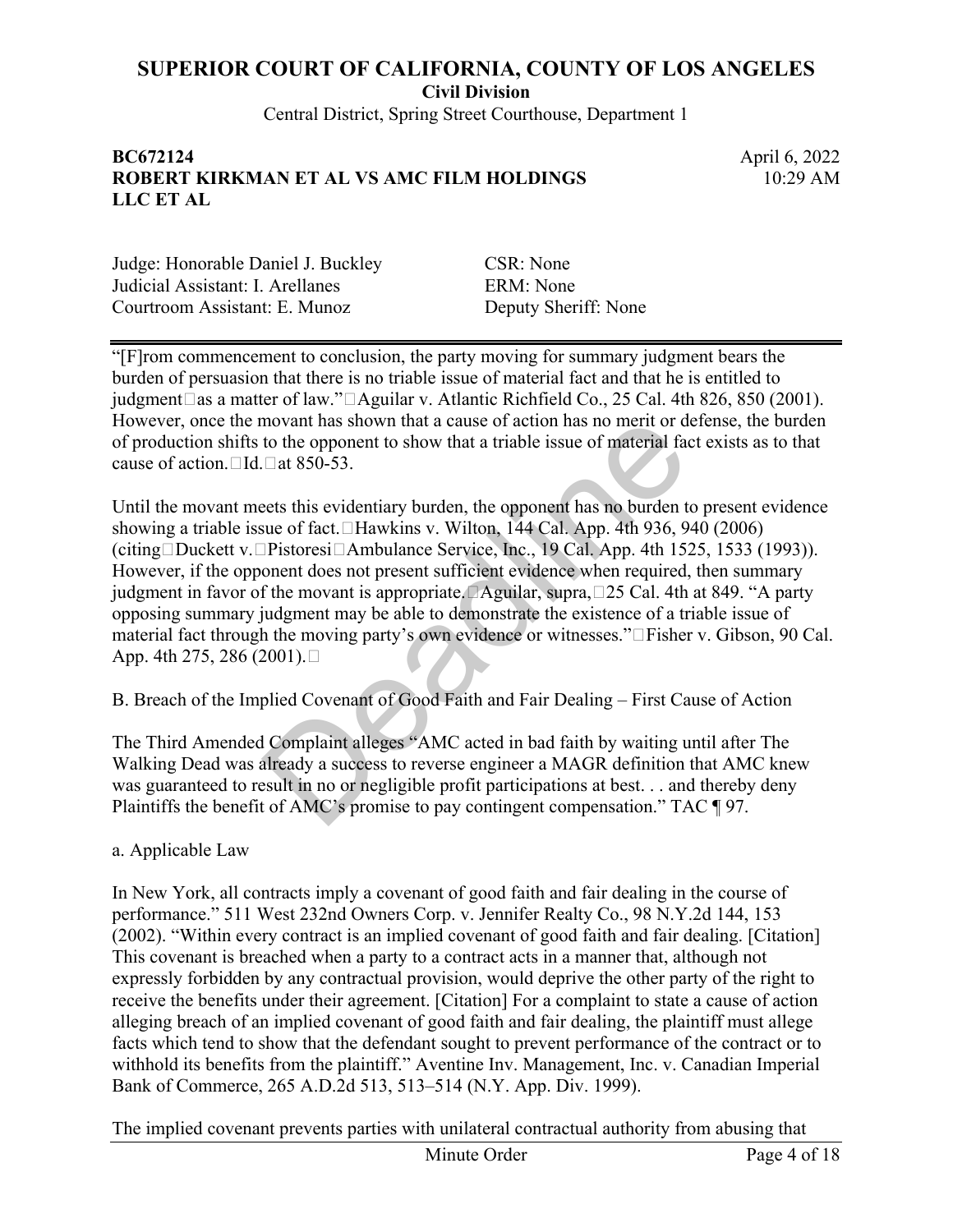**Civil Division**

Central District, Spring Street Courthouse, Department 1

#### **BC672124** April 6, 2022 **ROBERT KIRKMAN ET AL VS AMC FILM HOLDINGS LLC ET AL**

10:29 AM

Judge: Honorable Daniel J. Buckley CSR: None Judicial Assistant: I. Arellanes ERM: None Courtroom Assistant: E. Munoz Deputy Sheriff: None

authority. See e.g. Lonner v. Simon Property Group, Inc., 57 A.D.3d 100, 109 (N.Y. App. Div. 2008) ("Even were the defendant entitled to charge dormancy fees, it is still precluded under the implied covenant of good faith and fair dealing from setting such fees at grossly excessive amounts."); Richbell Information Services, Inc. v. Jupiter Partners, L.P., 309 A.D.2d 288, 302 (N.Y. App. Div. 2003) ("even where one has an apparently unlimited right under a contract, that right may not be exercised solely for personal gain in such a way as to deprive the other party of the fruits of the contract."). Duration Mun. Fund, L.P. v. J.P. Morgan Securities Inc., 25 Misc.3d 1203(A) (N.Y. Sup. Ct. 2009) ("New York courts have repeatedly affirmed that a party may be in breach of an implied duty of good faith and fair dealing, even if it is not in breach of its express contractual obligations, when it exercises a contractual right as part of a scheme to realize gains that the contract implicitly denied or to deprive the other party of the fruit of its bargain."); In Touch Concepts, Inc. v. Cellco Partnership (S.D.N.Y. 2013) 949 F.Supp.2d 447, 467 ("But New York cases have expanded the use of the implied covenant of good faith in a manner other than as a gap-filler. For example, it is used to cabin some contractual rights, holding that a contractual right affording discretion may not be exercised in bad faith arbitrarily, irrationally, or malevolently."). I Information Services, Inc. v. Jupiter Partners, L.P., 309<br>33) ("even where one has an apparently unlimited right un<br>recised solely for personal gain in such a way as to deprive<br>ract."). Duration Mun. Fund, L.P. v. J.P.

b. There Are No Triable Issues of Material Fact as to Defendants' Lack of Good Faith

"MAGR is generally calculated pursuant to the MAGR definition of the entertainment company that is calculating and paying MAGR . . ., and is generally a formula for adding up all of the revenues from distributing the show and subtracting all of the production and distribution costs, which includes fees kept by the studio as a percentage of each revenue stream." Samplin Decl. Ex. X, Reinhardt Decl. ¶ 8. The agreements expressly state that Plaintiffs' contingent compensation would be a percentage of MAGR, which "shall be defined" in accordance with the "standard definition thereof" used by AMC on the series. Samplin Decl. Ex. D at § 4(d)(ii); Ex. E at  $\S 11(b)$ ; Ex. G at  $\S 4(d)(ii)$ ; Ex. I at  $\S 7(c)$ ; Ex. M at  $\S 3(b)$ .

Wiseman states it is not true that AMC reverse engineered a MAGR definition and crafted it to prevent Plaintiffs from receiving profits. Wiseman Decl. ¶ 8. Rather, Wiseman states, AMC "set out to create a MAGR definition (and the imputed license fee therein) for the calculation and payment of profit participation that was in line with similarly situated companies in the television and distribution marketplace," ibid., and " selected an imputed license fee that would put AMC in a competitive market position and allow AMC to sign deals with profit participants on television shows it would produce and distribute." Id. ¶ 9. Wiseman and those involved in creating the MAGR term relied upon an email from their outside counsel, Roger Arar, to determine the imputed license fee, "AMC ILF," for use in MAGR. Id. ¶ 10, Ex. 1. The imputed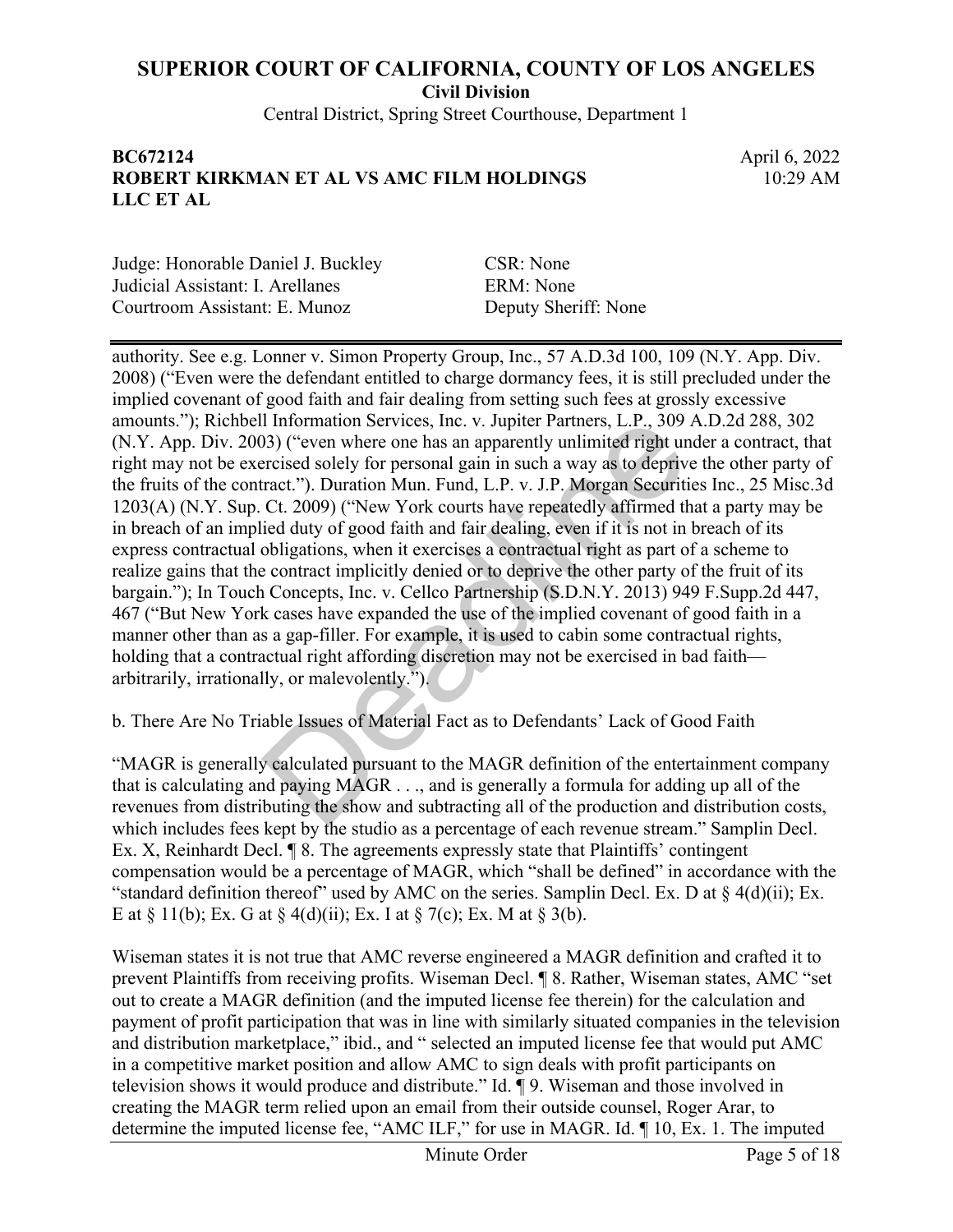**Civil Division**

Central District, Spring Street Courthouse, Department 1

#### **BC672124** April 6, 2022 **ROBERT KIRKMAN ET AL VS AMC FILM HOLDINGS LLC ET AL**

10:29 AM

Judge: Honorable Daniel J. Buckley CSR: None Judicial Assistant: I. Arellanes ERM: None Courtroom Assistant: E. Munoz Deputy Sheriff: None

license fee was set at "65% of production costs (capped at \$3 million for a pilot episode and \$1.45 million for one hour episodes of a television series' first season)" on December 28, 2010, which was within the range of the imputed license fees reported by Arar. Id.  $\P$  10-11. AMC's goal was to have a MAGR definition that was "competitive with similarly situated companies in the television marketplace." Id. ¶ 10.

AMC's final MAGR definition was circulated in February and March of 2011 to Plaintiffs, except Mazzarra who became a profit participant in 2012. Id.  $\P$  6, 12, Ex. 3; Samplin Decl. Ex. Y Arar Decl. ¶¶ 63, 99, Samplin Decl. Ex. M. Wiseman also testifies the spreadsheet relied upon by Plaintiffs, TAC ¶ 55, did not contain a MAGR calculation until April of 2011, well after the MAGR definition was finalized and sent to Plaintiffs. Wiseman Decl. ¶¶ 14-16, Ex. 7-8.

In the first trial, Arar testified "[t]he definition that was sent in 2011 was the result of an intensive process between our law firm and many stakeholders inside of A.M.C. to come up with an appropriate market-comparable MAGR definition and that is the definition that they used then and here we are 10 years later and they still use it." Samplin Decl. Ex. DD at 206:4-10. Arar further testified he'd done dozens of other deals where profit participants accepted AMC's MAGR term and the MAGR term is the standard definition for everyone. Id. at 206:11-20. Defendants provide agreements containing substantially the same imputed license fee and standard MAGR term. Samplin Decl. Ex. GG-OOO. While "[f]or most shows, MAGR never becomes positive," Plaintiffs have received positive MAGR participation after it was revised. Samplin Decl. Ex. X, Reinhart Decl. ¶¶ 37-38. In opposition, Plaintiffs provide the declaration of Christina Fung, who reviewed agreements between AMC, its affiliates and profit participants for other projects. Fung Decl. ¶ 3. While Fung's declaration highlights purported differences between the reviewed agreements and Plaintiffs' agreements, there are sufficient and consistent similarities, particularly in the imputed license fee, that no reasonable trier of fact would conclude, by comparing the agreements, that Defendants created an idiosyncratic MAGR term or imputed license fee to deprive Plaintiffs of the benefit of their bargain or that Defendants acted arbitrarily, irrationally, or malevolently. MAGR definition that was "competitive with similarly sitt<br>tplace." Id. ¶ 10.<br>
Refinition was circulated in February and March of 2011<br>
o became a profit participant in 2012. Id. ¶ 6, 12, Ex. 3;<br>
99, Samplin Decl. Ex. M. W

Based upon the evidence provided, Defendants met their initial burden to show they did not act in bad faith in crafting the MAGR definition or the imputed license fee and Plaintiffs received the benefit of their bargain, i.e. application of AMC's standard MAGR definition. "[A]s plaintiffs received all the promised benefits under the [contract], there is no common law cause of action for breach of an implied covenant of good faith and fair dealing." Caplan v. Unimax Holdings Corp., 188 A.D.2d 325, 325 (N.Y. App. Div. 1992).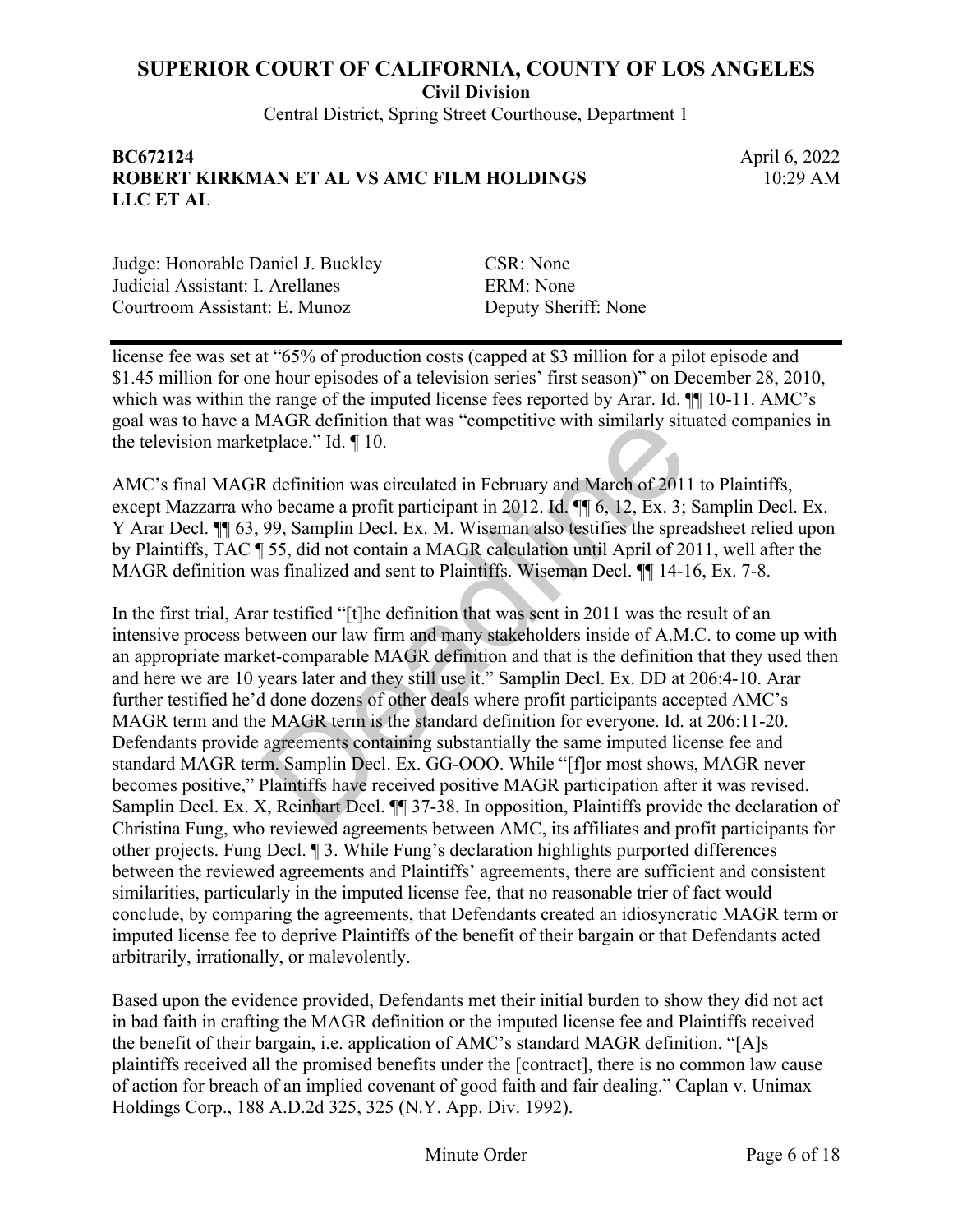**Civil Division**

Central District, Spring Street Courthouse, Department 1

#### **BC672124** April 6, 2022 **ROBERT KIRKMAN ET AL VS AMC FILM HOLDINGS LLC ET AL**

10:29 AM

Judge: Honorable Daniel J. Buckley CSR: None Judicial Assistant: I. Arellanes ERM: None Courtroom Assistant: E. Munoz Deputy Sheriff: None

In opposition, Plaintiffs contend there are "five separate categories of evidence independently establish that AMC acted in bad faith." Opp. at 11:4. The Court agrees with Defendants that none of these categories of evidence are sufficient to raise a triable issue of fact that Defendants deprived Plaintiffs of the benefit of their bargain or acted arbitrarily, irrationally, or malevolently such that a reasonable jury could find their conduct breached of implied covenant of good faith and fair dealing.

First, Plaintiffs argue the MAGR term itself evidences bad faith and the "MAGR definition deprived Plaintiffs of the benefit of AMC's promise to pay contingent compensation. Opp. at 12:17-13:20. Plaintiffs cite, without explanation or analysis, Wallace v. Merrill Lynch Capital Services, Inc., 10 Misc.3d 1062(A), 2005 WL 3487809, (N.Y. Sup. Ct. 2005), a ruling on a motion to dismiss, in which the court stated:

TXU's argument for breach of the implied covenant is based, at least in part, on Merrill Lynch's attempt to set-off a debt of over \$20,100,000 with bonds having a market value of \$3,500,000. Even if Merrill Lynch had a right to set-off their debt with an obligation of equal value, it presents a question of fact as to whether attempting to set-off the debt with distressed securities was either in bad faith or a "willful or negligent disregard of the rights of" TXU under the Agreement, a question of fact that should not be decided on a motion to dismiss. If the benefit of their bargain or acted arbitrarily, irrational<br>le jury could find their conduct breached of implied cover<br>e the MAGR term itself evidences bad faith and the "MA<br>ff the benefit of AMC's promise to pay cont

Id. Plaintiffs contend the original MAGR term "would have resulted in a MAGR deficit of \$170,855,144" and therefore Plaintiffs were deprived of any contingent compensation. Opp. at 12:21.

However, the question is not whether the MAGR term ultimately proved unprofitable. Plaintiffs' first cause of action in the Third Amended Complaint is based upon creation and application of the MAGR definition in 2011. TAC ¶¶ 94-97. "The requirement of good faith and fair dealing, though always incumbent upon contracting parties, cannot, however, be turned into a vehicle for the wholesale supplying of terms to an agreement that a disappointed party might, in retrospect, have inserted." Tuttle v. W. T. Grant Co., 5 A.D.2d 370, 374 (N.Y. App. Div. 1958) revd. on other grounds 6 N.Y.2d 754, 186 N.Y.S.2d 655, 159 N.E.2d 202). Plaintiffs' own expert acknowledged "[i]t is not uncommon for an imputed license fee to be set at 65 percent of the cost of production for the first few seasons, to be capped at a certain dollar amount, or even to be subject to a five percent increase year over year." Younger Decl.  $\P$  28. Accordingly, Plaintiffs' evidence supports, rather than refutes, Defendants' showing that the MAGR definition was not specifically and malevolently crafted to deny Plaintiffs' the benefits of their contracts. As argued by Defendants in reply, much of Plaintiffs' argument related to the implied covenant claim is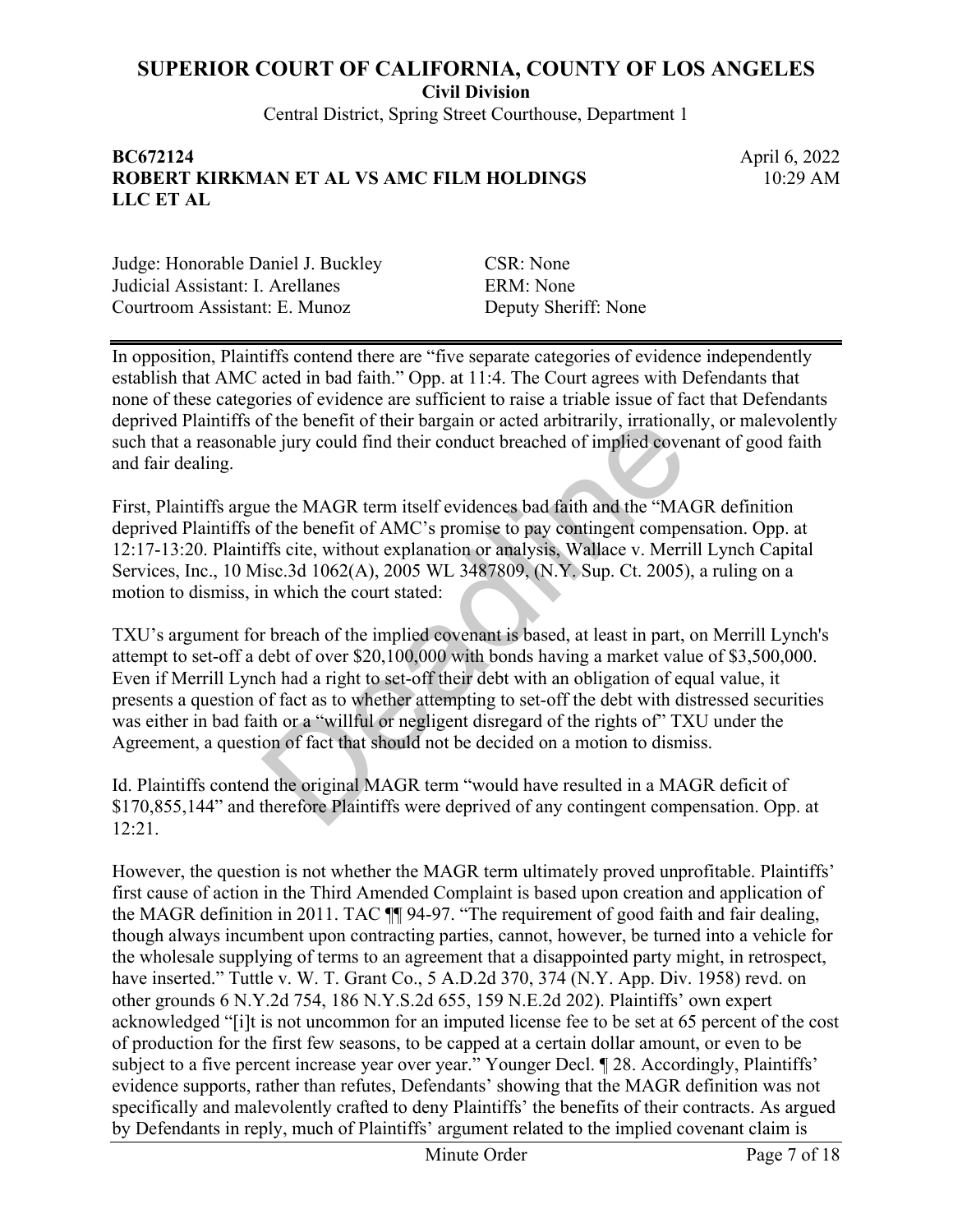**Civil Division**

Central District, Spring Street Courthouse, Department 1

#### **BC672124** April 6, 2022 **ROBERT KIRKMAN ET AL VS AMC FILM HOLDINGS LLC ET AL**

10:29 AM

Judge: Honorable Daniel J. Buckley CSR: None Judicial Assistant: I. Arellanes ERM: None Courtroom Assistant: E. Munoz Deputy Sheriff: None

based upon the unsupported assumption that a benefit of their bargain was a positive MAGR, always resulting in contingent compensation, for each year. Reply at 9:10-10:2. Plaintiffs do not cite any contractual language supporting this assumption and Plaintiffs agreed to be bound by Defendants' MAGR term. Vanlex Stores, Inc. v. BFP 300 Madison II, LLC, 66 A.D.3d 580, 581 (N.Y. App. Div. 2009) ("the implied covenant of good faith and fair dealing inherent in every contract cannot be used to create terms that do not exist in the writing."); Berzin v. W.P. Carey & Co., Inc., 293 A.D.2d 320, 321 (N.Y. App. Div. 2002) ("The covenant of good faith and fair dealing cannot negate defendant's express right.").

Plaintiffs second contention is that Defendants shifted value out of AMC Film Holdings to AMC Network to avoid profit participation obligations by self-producing the show and adopted the imputed license fee. Mot. at 13:21-16:1. Plaintiffs note Defendants chose to self-produce The Walking Dead to avoid having to negotiate with a studio over a license fee. However, the parties' agreements discussed MAGR under both scenarios, see e.g. Samplin Decl. Ex. D, Ex. E § 11(b), and Defendants had the contractual right to self-produce the show. "Defendants did not violate the implied covenant of good faith and fair dealing 'by acting in [their] own self-interest consistent with [their] rights under a contract." DeBlasio v. Merrill Lynch & Co., Inc., 2009 WL 2242605, at \*38 (S.D.N.Y., July 27, 2009, No. 07CIV318RJS). Moreover, Plaintiffs' offered expert testified it is "an acceptable and widely engaged in practice" for networks not to negotiate a license fee with its own affiliated entity. Younger Decl. ¶ 22. As noted above, Plaintiffs' offered expert also acknowledged the imputed license fee used by Defendants did not contain "uncommon" terms. Younger Decl. ¶ 28. Plaintiffs contend Defendants "ignored the practice of similarly situated cable networks" and "skipp[ed] several obvious comparators" when setting the imputed license fee. Opp. at 14:25-15:17. Plaintiffs' reliance upon the Younger declaration to suggest Defendants' analysis or market decision should have been different does not create a triable issue of fact. "[T]o the extent plaintiffs' breach of covenant claim is that AMC acted in bad faith by designing a MAGR definition that did not conform to certain industry customs, this claim improperly seeks to impose obligations on AMC beyond the express terms of the parties' agreement." Darabont v. AMC Network Entertainment LLC, 193 A.D.3d 500 (N.Y. App. Div. 2021). term. Vanlex Stores, Inc. v. BFP 300 Madison II, LLC, 6<br>99) ("the implied covenant of good faith and fair dealing i<br>sed to create terms that do not exist in the writing."); Ber:<br>d 320, 321 (N.Y. App. Div. 2002) ("The coven

Plaintiffs' third contention is Defendants' conduct prior to finalizing the MAGR definition raises an inference of bad faith. Opp. at 16:7-18:16. Plaintiffs rely upon a March 8, 2011 and March 10, 2011 spreadsheet that included a "MAGR Model" calculating MAGR based upon known information as of February 2011. Pltfs. Ex. 10-11. The spreadsheets indicated a negative MAGR and acknowledged they were based upon incomplete information. Ibid. The Court agrees with Defendants that these spreadsheets do not raise a triable issue of fact. There is no basis to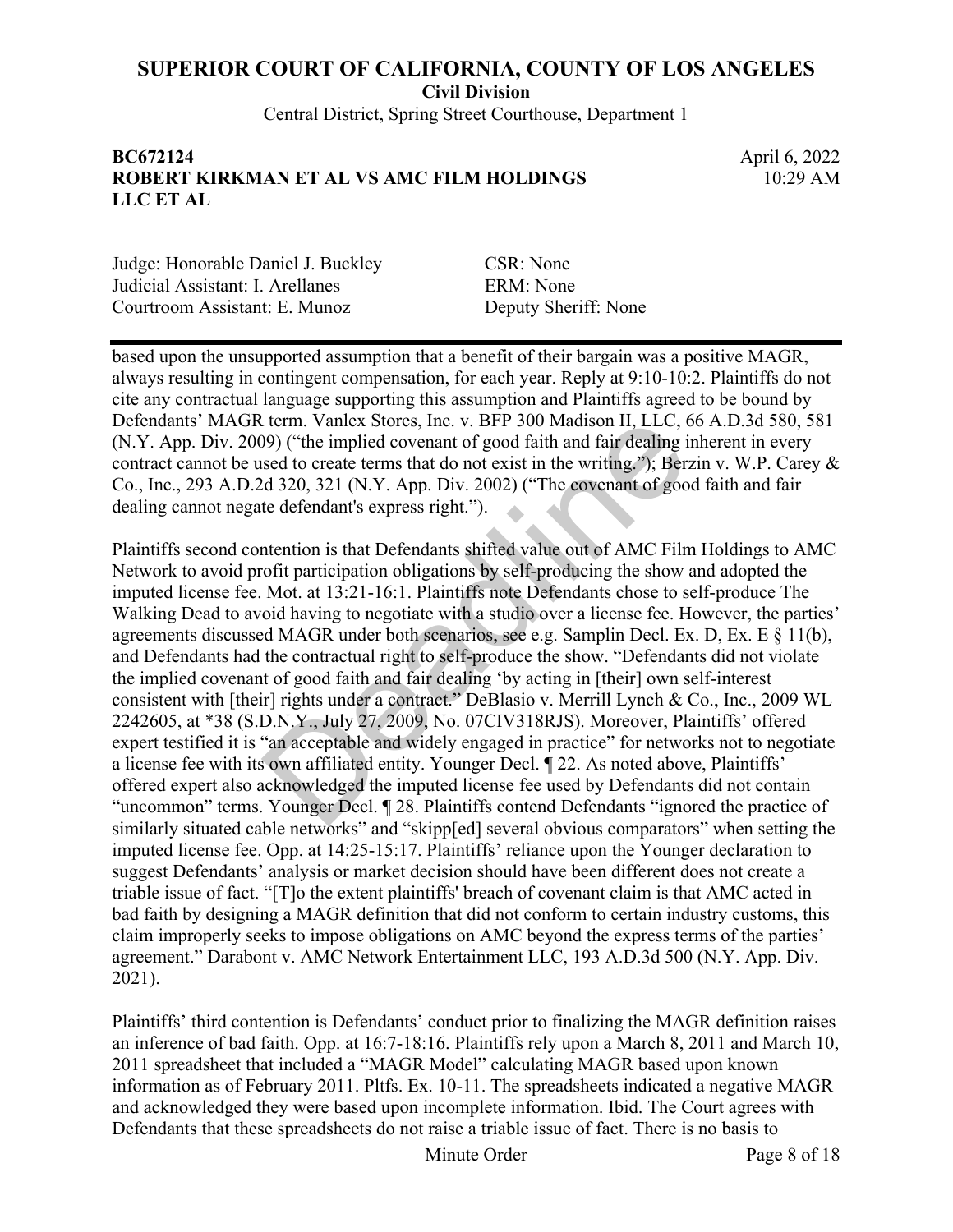**Civil Division**

Central District, Spring Street Courthouse, Department 1

#### **BC672124** April 6, 2022 **ROBERT KIRKMAN ET AL VS AMC FILM HOLDINGS LLC ET AL**

10:29 AM

Judge: Honorable Daniel J. Buckley CSR: None Judicial Assistant: I. Arellanes ERM: None Courtroom Assistant: E. Munoz Deputy Sheriff: None

conclude Defendants were required by any express or implied term to ensure MAGR was positive in the first season. MAGR is typically negative after the first season, Def. Reply Ex. 4 at 77:23-78:7, as recognized in a legal treatise. Def. Reply Ex. 2 at 12. Additionally, Defendants first distributed the imputed license fee associated with the show on December 28, 2010, Wiseman Decl.  $\P$  10, and the MAGR definition on February 22, 2011. Wiseman Decl. Ex. 3. Plaintiffs do not provide any evidence indicating these terms were changed prior to their distribution to Plaintiffs directly and do not cite any legal authority demonstrating Defendants were required to change these terms. No reasonable inference of bad faith can be made from Defendants' subsequent use of these spreadsheets.

Plaintiffs' fourth contention is that Defendants conduct after finalizing the terms raises an inference of intentional bad faith. Opp. at 18:17-19:28. Superficially, Plaintiffs note Defendants revised and improved the MAGR definition over time. Plaintiffs do not cite any relevant authority supporting their contention that offering an improved MAGR term demonstrates or reasonably leads to an inference of bad faith. Plaintiffs cite Anderson v. State of New York, Office of Court Admin. of Unified Court System, 614 F.Supp.2d 404, 430 (S.D.N.Y. 2009), in which the court found "a material question of fact as to whether plaintiff has shown a causal connection between her protected speech and her discharge" in ruling on a motion for summary judgment to a First Amendment retaliation claim, citing a four month gap between a protected complaint and the adverse employment action. Plaintiffs cite Lake v. Town of Southold, 189 A.D.3d 1588, 1594, (N.Y. App. Div. 2020), another employment case, finding "a triable issue of fact as to whether his job performance was satisfactory and whether the Town's proffered explanation of poor performance was pretextual." Plaintiffs cite Hammond v. Bradley, 2008 WL 1340653, at \*1 (W.D.N.Y., Apr. 9, 2008, No. 06-CV-6365L), which is a federal ruling denying a motion for judgment on the pleadings as moot because "Plaintiff . . . disavows any intention to plead a substantive due process claim" and only alleged the filing of a false misbehavior report to show consciousness of guilt. Plaintiff cites State Farm Mutual Automobile Insurance Company v. Fayda, 2015 WL 7871037, at \*4 (S.D.N.Y., Dec. 3, 2015, No. 14CIV9792WHPJCF), a discovery order that permitted discovery based upon the argument that "evidence of complex financial transactions that may have been used to conceal assets or income . . . could be used to show consciousness of guilt [and] consciousness of guilt, in turn, could be used to establish the Kiner Defendants' intent to defraud (an element of a fraud claim under New York law." mputed license tee associated with the show on Decembe, and the MAGR definition on February 22, 2011. Wisem vide any evidence indicating these terms were changed ptiffs directly and do not cite any legal authority demonstr

The cases cited in Plaintiffs' footnote 5 are similarly inapposite. Gandhi v. New York State Unified Court System, 2021 WL 4404235, at \*8 (N.D.N.Y., Sept. 27, 2021, No. 01:20-CV-0120 (LEK) (First Amendment retaliation claim adequately pled because temporal proximity between termination and grievance sufficient to show improper intent); Stajic v. City of New York, 214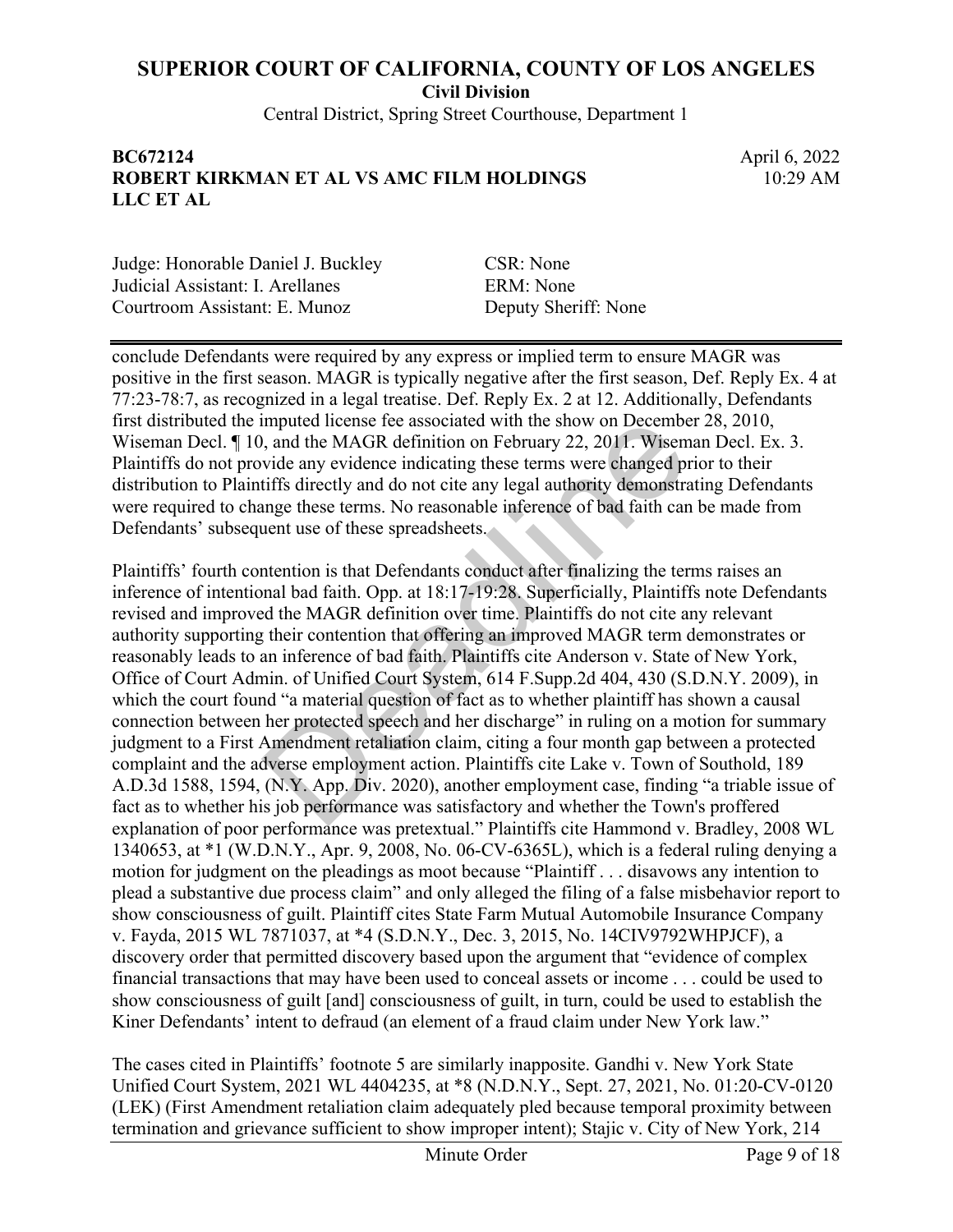**Civil Division**

Central District, Spring Street Courthouse, Department 1

#### **BC672124** April 6, 2022 **ROBERT KIRKMAN ET AL VS AMC FILM HOLDINGS LLC ET AL**

10:29 AM

Judge: Honorable Daniel J. Buckley CSR: None Judicial Assistant: I. Arellanes ERM: None Courtroom Assistant: E. Munoz Deputy Sheriff: None

F.Supp.3d 230, 235 (S.D.N.Y. 2016) (same at summary judgment); Anemone v. Metropolitan Transp. Authority 2008 WL 1956284, at \*9-10 (S.D.N.Y., May 2, 2008, No. 05 CIV. 3170 (LAP)) ("Plaintiff's theory of this case is fairly straightforward: because he went to The New York Times on March 28 in an exercise of his First Amendment right to expose corruption at the MTA and the decision to suspend and then terminate him followed shortly thereafter, a reasonable jury could infer that he suffered an adverse employment decision because of his protected speech to The Times."). Plaintiffs do not cite any authority demonstrating these cases have any bearing on their contractual breach of the implied covenant of good faith and fair dealing claim.

Finally, Plaintiffs contend Defendants "acted irrationally, arbitrarily, and with reckless disregard for Plaintiffs' rights." Opp. at 20:1-21:14. "Conduct which reaches the level of reckless disregard may be sufficient to evidence a breach of the implied covenant of good faith, but only if it is severe enough to warrant an inference that the party acted in bad faith or intended to do harm." Keene Corp. v. Bogan, 1990 WL 1864, at \*15 (S.D.N.Y., Jan. 11, 1990, No. 88 CIV. 0217 (MBM)). Plaintiffs' evidence does not raise a triable issue of fact. Plaintiffs contend "AMC has acknowledged it had an obligation to pay profit participation to Plaintiffs." Opp. at 20:8-9 citing SDF 171. Then, taking this fact as established, Plaintiffs contend Defendants did not ensure Plaintiffs would receive a positive MAGR payment. Opp. at 20:9-21:14. However, the cited testimonial evidence establishes only that Plaintiffs were profit participants, who would receive compensation consistent with the terms of their agreement. Pltfs. Ex. 118, Wiseman Depo. at 352:9-356:22. Plaintiffs contend Defendants should have arrived at a different MAGR term based upon "obvious comparators," or by asking for additional information from Arar. However, Plaintiffs cannot base their claim upon market or industry customs. Darabont, supra, 193 A.D.3d 500. ch 28 in an exercise of his First Amendment right to export of his First Amendment right to export of the differed an adverse employment decision I<br>The Times."). Plaintiffs do not cite any authority demonst their contractu

Based upon the facts and evidence before the Court, the Court finds no triable issues of material fact as to Plaintiffs' first cause of action for breach of the implied covenant of good faith and fair dealing. Accordingly, summary adjudication is GRANTED as to the first cause of action.

c. The Court Previously Rejected Defendants Arguments Based Upon the Prior Statement of Decision

Defendants contend Plaintiffs claim alternatively must fail because the Court's prior statement of decision found the MAGR definition was binding, as a matter of contract interpretation, and any trial would require the trier of fact to assess damages based upon a newly crafted MAGR definition. Mot. at 14:13-15:18. The Court previously rejected this argument in connection with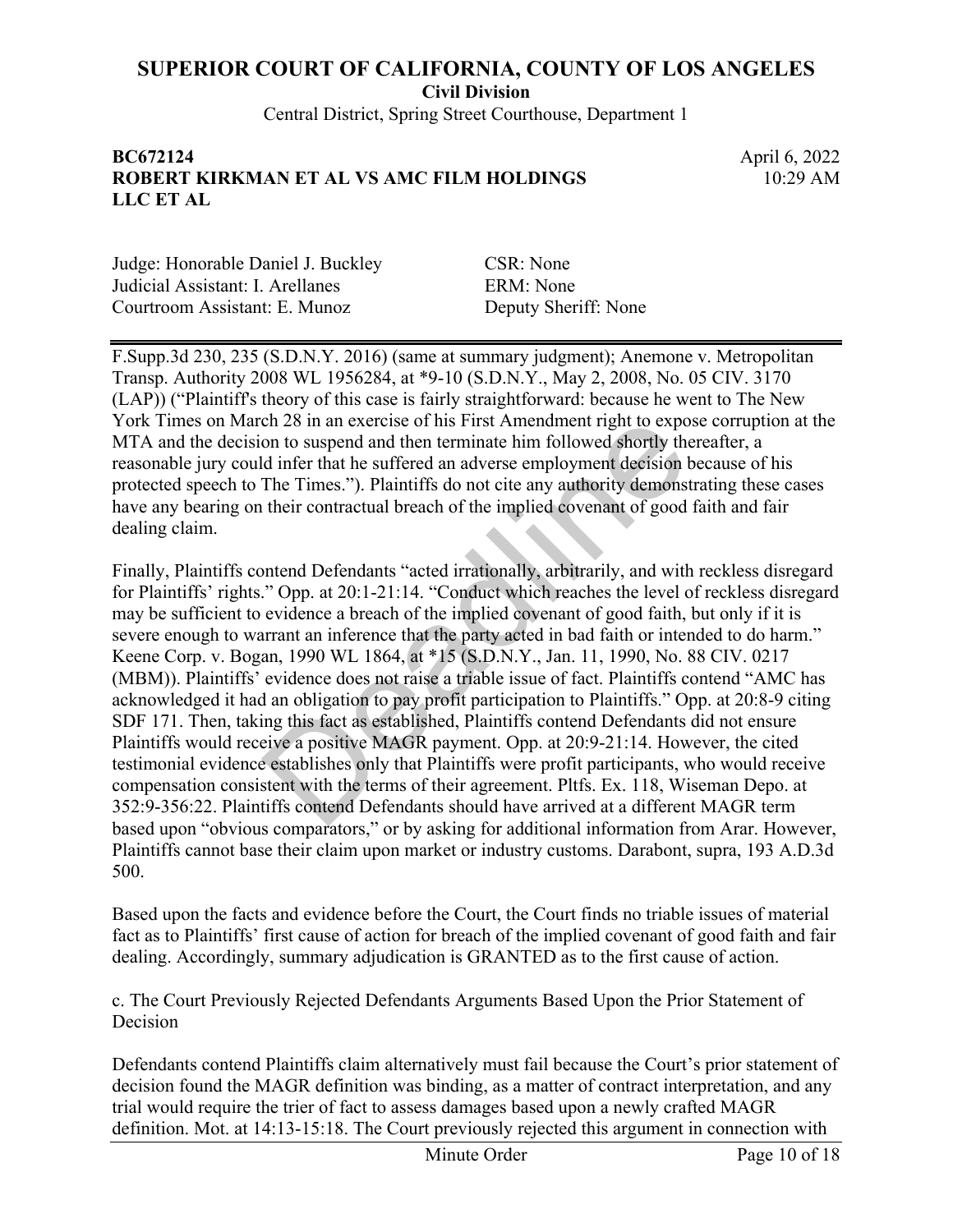**Civil Division**

Central District, Spring Street Courthouse, Department 1

#### **BC672124** April 6, 2022 **ROBERT KIRKMAN ET AL VS AMC FILM HOLDINGS LLC ET AL**

10:29 AM

Judge: Honorable Daniel J. Buckley CSR: None Judicial Assistant: I. Arellanes ERM: None Courtroom Assistant: E. Munoz Deputy Sheriff: None

the demurrer to the Third Amended Complaint. New York law permits Plaintiffs' claim and therefore Defendants' alternative argument does not provide a separate basis for summary adjudication. As stated in Richbell Information Services, Inc. v. Jupiter Partners, L.P.:

We recognize that there is clearly some tension between, on the one hand, the imposition of a good faith limitation on the exercise of a contract right and, on the other, the avoidance of using the implied covenant of good faith to create new duties that negate explicit rights under a contract. However, the allegations here clearly go beyond claiming only that Jupiter should be precluded from exercising a contractual right; they support a claim that Jupiter exercised a right malevolently, for its own gain as part of a purposeful scheme designed to deprive plaintiffs of the benefits of the joint venture and of the value of their pre-existing holdings in Harpur. These allegations do not create new duties that negate Jupiter's explicit rights under a contract, but rather, seek imposition of an entirely proper duty to eschew this type of bad-faith targeted malevolence in the guise of business dealings. here is clearly some tension between, on the one hand, the none of a contract right and, on the other, the at to f good faith to create new duties that negate explicit right and contract right; they support a claim that Ju

309 A.D.2d 288, 302 (N.Y. App. Div. 2003).

d. The Implied Covenant Claim is Not Impermissibly Duplicative

Defendants also argue the implied covenant claim is impermissibly duplicative. Mot. at 15:19- 16:15. MBIA Ins. Corp. v. Merrill Lynch, 81 A.D.3d 419, 419–420 ("The cause of action for breach of the implied covenant of good faith and fair dealing cannot be maintained because it is premised on the same conduct that underlies the breach of contract cause of action and is "intrinsically tied to the damages allegedly resulting from a breach of the contract" (N.Y. App. Div. 2011). Defendants argue "[i]n their interrogatory responses, Plaintiffs have conflated their damages theory for breach of the implied covenant with their damages theory for breach-ofcontract—confirming that they are seeking the same damages for both. See SUF ¶ 59; Ex. EE (claiming that interrogatories asking about Plaintiffs' implied covenant damages are "duplicative" of interrogatories asking about Plaintiffs' breach-of-contract damages)." Mot. at 16:6-10. In their recent interrogatory responses, Plaintiffs responded to an "identify and describe all damages" interrogatory regarding AMC's breach of the implied covenant by objecting that the interrogatory was duplicative of special interrogatories 16 and 17, propounded in 2018, which requested Plaintiffs to identify all damages suffered by reason of the matters alleged in the complaint. SUF 59, Samplin Decl. Ex. R, EE.

In opposition, Plaintiffs contend their breach of the implied covenant claim is an alternative to, not a duplication of, the prior breach of contract claim which was affected by the Court's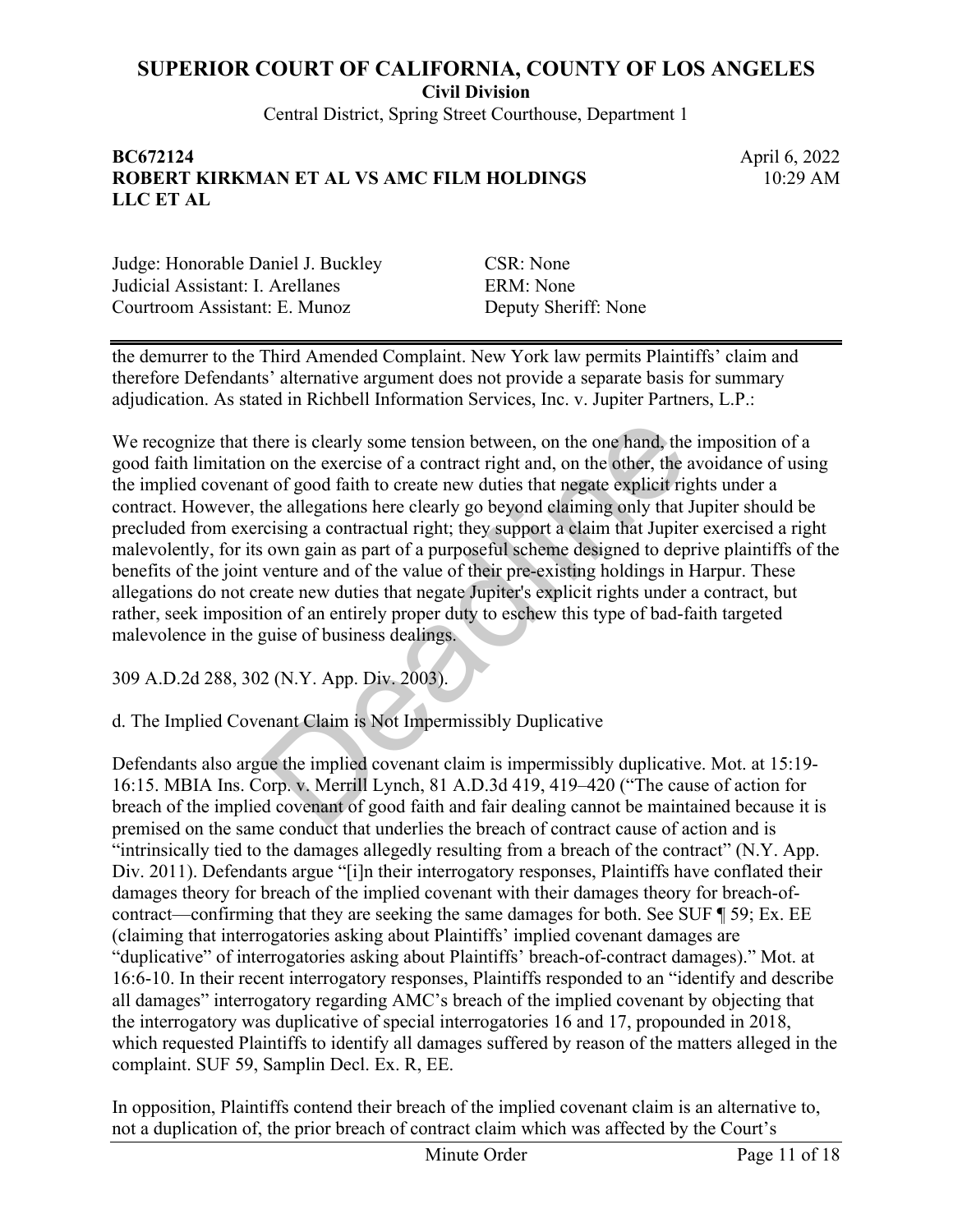**Civil Division**

Central District, Spring Street Courthouse, Department 1

#### **BC672124** April 6, 2022 **ROBERT KIRKMAN ET AL VS AMC FILM HOLDINGS LLC ET AL**

10:29 AM

Judge: Honorable Daniel J. Buckley CSR: None Judicial Assistant: I. Arellanes ERM: None Courtroom Assistant: E. Munoz Deputy Sheriff: None

statement of decision on contract interpretation issues. Opp. at 23:4-25:1. The Court agrees. New York courts have declined to dismiss breach of the implied covenant claims where a similar contract claim was dismissed. See Punch Fashion, LLC v. Merchant Factors Corp. 180 A.D.3d 520, 523 (N.Y. App. Div. 2020) ("Since we have dismissed the part of the third cause of action that alleges breach of contract, the portion of the third cause of action that alleges breach of the implied covenant cannot be dismissed as duplicative."). "Claims for breach of good faith and fair dealing are not duplicative when claims . . . are not predicated on contractual terms that form the basis of the breach of contract claim." MBIA Ins. Co. v. GMAC Mortg. LLC, 30 Misc.3d 856, 865 (N.Y. Sup. Ct. 2010).

Defendants' reliance upon cases involving the statute of limitations and joint pleading is unpersuasive. Austin v. Gould, 137 A.D.3d 495, 496 (N.Y. App. Div. 2016); Smile Train, Inc. v. Ferris Consulting Corp., 117 A.D.3d 629, 630 (N.Y. App. Div. 2014) ("It would be anomalous if plaintiff's contract claim were subject to a three-month statute of limitations but its claim for breach of the implied covenant were not."). While Plaintiffs' claim for breach of the implied covenant and their contract claims "involve some overlap, they consist of distinct, nonduplicative independent claims." Dialcom, LLC v. AT & T Corp., 20 Misc.3d 1111(A) (N.Y. Sup. Ct. 2008). Plaintiffs' implied covenant claim is based upon Defendants' exercise of its, now established, contractual right to set the MAGR term. The breach of contract claimed involved different facts and legal duties. The Court does not find Plaintiffs' claim impermissibly duplicative such that summary adjudication would be proper on this alternative ground. . Div. 2020) ("Since we have dismissed the part of the thin f contract, the portion of the third cause of action that allemnot be dismissed as duplicative."). "Claims for breach of cicative when claims ... are not predica

C. Inducing Breach of Contract – Fourth Cause of Action

a. Applicable Law

The Third Amended Complaint alleges Defendant AMC Networks, Inc. induced AMC Film Holdings to breach its contracts with Plaintiffs. TAC  $\P$  109-115. The claim is based upon both the breach of the implied covenant as well as the alleged breach of the contractual terms. Ibid.

The existence of a choice of law clause in the parties' contract is insufficient to establish the applicability of New York law to this claim. Finance One Public Co. Ltd. v. Lehman Bros. Special Financing, Inc., 414 F.3d 325, 335 (2d Cir. 2005) ("Under New York law, then, tort claims are outside the scope of contractual choice-of-law provisions that specify what law governs construction of the terms of the contract, even when the contract also includes a broader forum-selection clause."). In its July 27, 2021 ruling on Defendants' demurrer, the Court determined that California law applied to Plaintiffs' tort claim.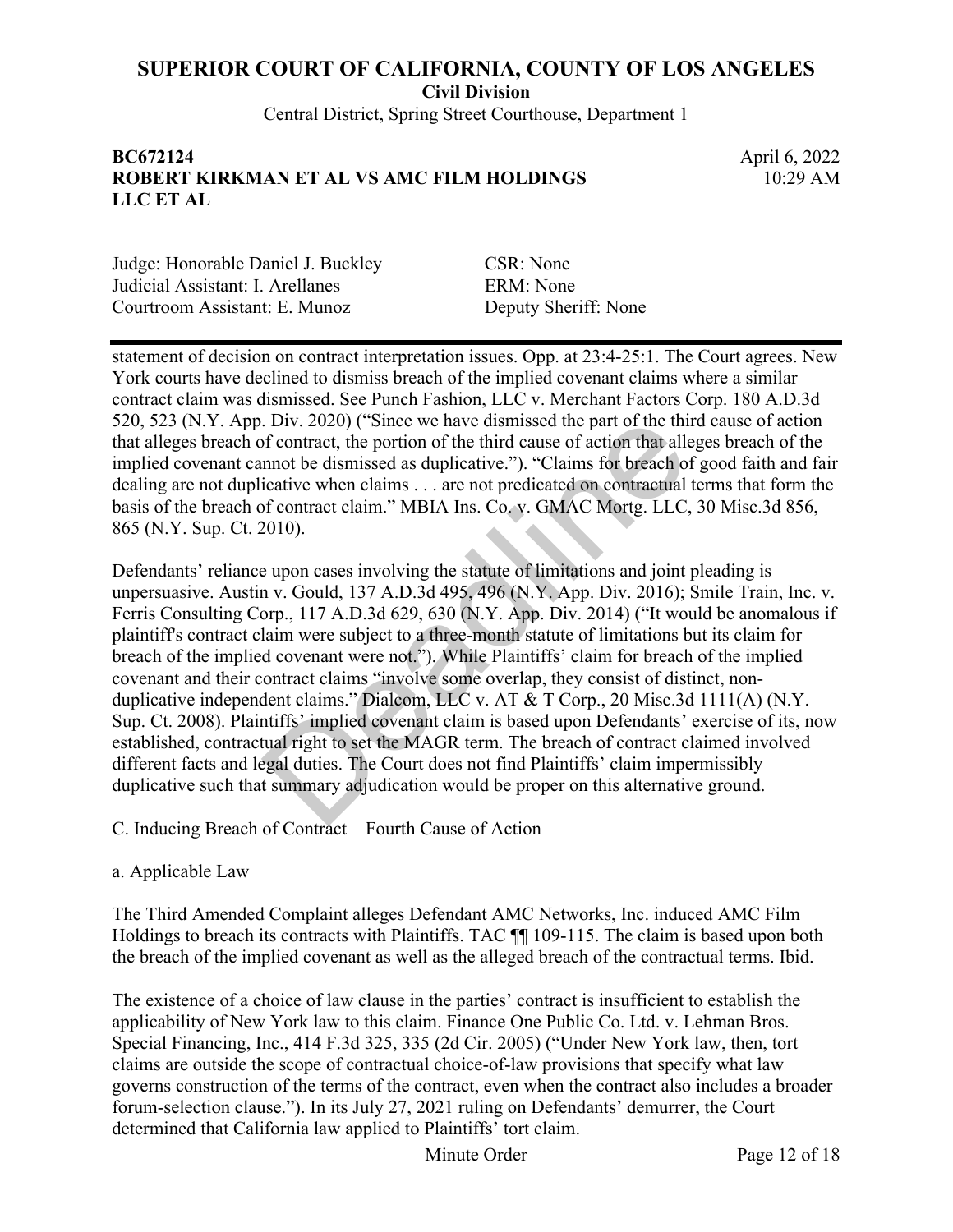**Civil Division**

Central District, Spring Street Courthouse, Department 1

#### **BC672124** April 6, 2022 **ROBERT KIRKMAN ET AL VS AMC FILM HOLDINGS LLC ET AL**

10:29 AM

Judge: Honorable Daniel J. Buckley CSR: None Judicial Assistant: I. Arellanes ERM: None Courtroom Assistant: E. Munoz Deputy Sheriff: None

Under California law, "[t]he elements which a plaintiff must plead to state the cause of action for intentional interference with contractual relations are (1) a valid contract between plaintiff and a third party; (2) defendant's knowledge of this contract; (3) defendant's intentional acts designed to induce a breach or disruption of the contractual relationship; (4) actual breach or disruption of the contractual relationship; and (5) resulting damage." Pacific Gas & Electric Co. v. Bear Stearns & Co., 50 Cal. 3d 1118, 1126 (1990). "To establish the claim, the plaintiff need not prove that a defendant acted with the primary purpose of disrupting the contract, but must show the defendant's knowledge that the interference was certain or substantially certain to occur as a result of his or her action." Reeves v. Hanlon, 33 Cal. 4th 1140, 1148 (2004). ndant's knowledge of this contract; (3) defendant's intenti-<br>
r disruption of the contractual relationship; (4) actual breaconship; and (5) resulting damage." Pacific Gas & Electric<br>
al. 3d 1118, 1126 (1990). "To establish

"[T]he tort cause of action for interference with a contract does not lie against a party to the contract." Applied Equipment Corp. v. Litton Saudi Arabia Ltd., 7 Cal. 4th 503, 514 (1994). However, "the California courts have not recognized a corporate owner's absolute privilege to interfere with its subsidiary's contract." Asahi Kasei Pharma Corp. v. Actelion Ltd., 222 Cal. App. 4th 945, 962 (2013).

b. There is No Triable Issue of Fact as to Agency

Defendants contend the acts supporting Plaintiffs' fourth cause of action were taken by agents of AMC Film Holdings and therefore the fourth cause of action fails. Mot. at 16:16-17:14 citing Applied Equipment, supra, 7 Cal. 4th at 514. "[A] defendant who is not a party to the contract or an agent of a party to the contract is not immune from liability for intentional interference with contract by virtue of having an economic or social interest in the contract." Caliber Paving Company, Inc. v. Rexford Industrial Realty and Management, Inc., 54 Cal. App. 5th 175, 187 (2020). "It is also well established that corporate agents and employees acting for and on behalf of a corporation cannot be held liable for inducing a breach of the corporation's contract." Shoemaker v. Myers, 52 Cal. 3d 1, 24 (1990). See also Mintz v. Blue Cross of California, 172 Cal. App. 4th 1594, 1606 (2009) ("The only question is whether the representative of a contracting party may be held liable for the substantive tort of interfering with the contract. The cases answer that question in the negative.").

Defendants rely upon paragraph seven of Marci Wiseman's declaration in support of their agency argument, which provides:

AMC's rights and obligations under the profit participation contracts for the Series were assigned to AMC Film Holdings ("AMCFH"), an indirect, wholly-owned subsidiary of AMC.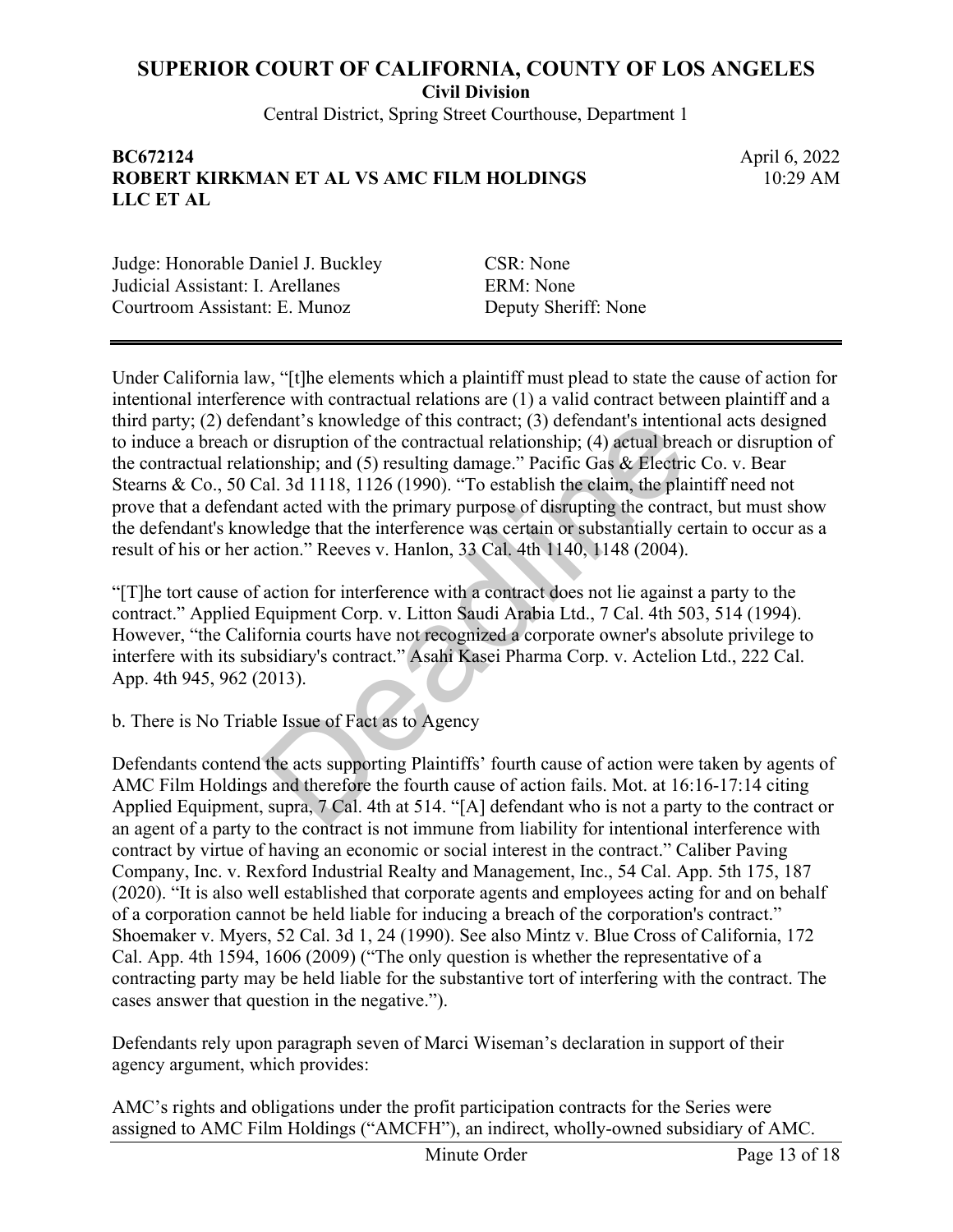**Civil Division**

Central District, Spring Street Courthouse, Department 1

#### **BC672124** April 6, 2022 **ROBERT KIRKMAN ET AL VS AMC FILM HOLDINGS LLC ET AL**

10:29 AM

Judge: Honorable Daniel J. Buckley CSR: None Judicial Assistant: I. Arellanes ERM: None Courtroom Assistant: E. Munoz Deputy Sheriff: None

That meant that AMCFH was responsible for creating the MAGR definition and paying contingent compensation to the Series' profit participants. As I understood it, AMCFH was an entity with no employees and whose function was to hold intellectual property rights. As such, various executives were authorized by senior management to act on behalf of AMCFH, including myself. Thus, I understood I was acting on behalf of AMCFH when coordinating the creation of the standard MAGR definition that would be used by AMCFH in its deals with profit participants.

Wiseman Decl. ¶ 7. In opposition, Plaintiffs contend Defendants failed meet their burden of production as to the issue of agency. Opp. at 26:11-27:4. The Court disagrees and finds the evidence sufficient to establish an agency relationship between AMC Networks employees and AMCFH, such that Plaintiffs cannot prevail on their interference claim.

Wiseman attests she worked as the Senior Vice President of Business Affairs for AMC Networks before becoming the Executive in Charge of Owned Content and Strategy toward the end of 2013. Wiseman Decl. ¶ 1. From the end of 2014 through May 2015, Wiseman served in a consulting role. Ibid. Wiseman was authorized along with others to act on behalf of AMCFH. Id. ¶ 7. It is undisputed AMCFH is solely a holding company for AMC Networks and does not have any employees of its own. Ibid. Samplin Decl. Ex. X Reinhardt Decl. ¶ 17, Pltfs. Sep. Stmt. Fact 37. were authorized by senior management to act on behalf of<br>erstood I was acting on behalf of AMCFH when coordinat<br>definition that would be used by AMCFH in its deals wit<br>In opposition, Plaintiffs contend Defendants failed me

"Because a corporation is a legal fiction, it cannot act but through the agency of natural persons." Presbyterian Camp & Conference Centers, Inc. v. Superior Court, 12 Cal. 5th 493, 515 (2021). In their opposing separate statement, Plaintiffs note there was no delineation between the AMC entities, which is consistent with Defendants' arguments and the organization of their businesses. Because AMCFH did not have any employees of its own and was a wholly owned subsidiary, AMC Networks' employees served as AMCFH's agents as part of their duties. Pltfs. Ex. 121 Reinhardt Depo at 102:7-105:10; Ex. 128 Davis Depo at 30:19-23; Ex. 126 Stillerman Depo at 104:3- 105:8; Ex. 125 Stein Depo. at 20:25-21:9; Ex. 118 Wiseman Depo. at 391:20-392:1.

Plaintiffs contend "under California law, a parent company is not immune from suit for tortious interfering with its subsidiary's contracts." Opp. at 27:8-10 citing Asahi, supra, 222 Cal. App. 4th at 962-963. However, Asahi stands for the proposition that an ownership interest alone is insufficient to avoid liability. Id. at 964 ("Actelion, by virtue of its ownership interest, is not automatically immune from liability for tortious interference with the License Agreement."). The court affirmed that liability only may only attach to "one who is not a party to the contract or an agent of a party to the contract." Id. at 963–964.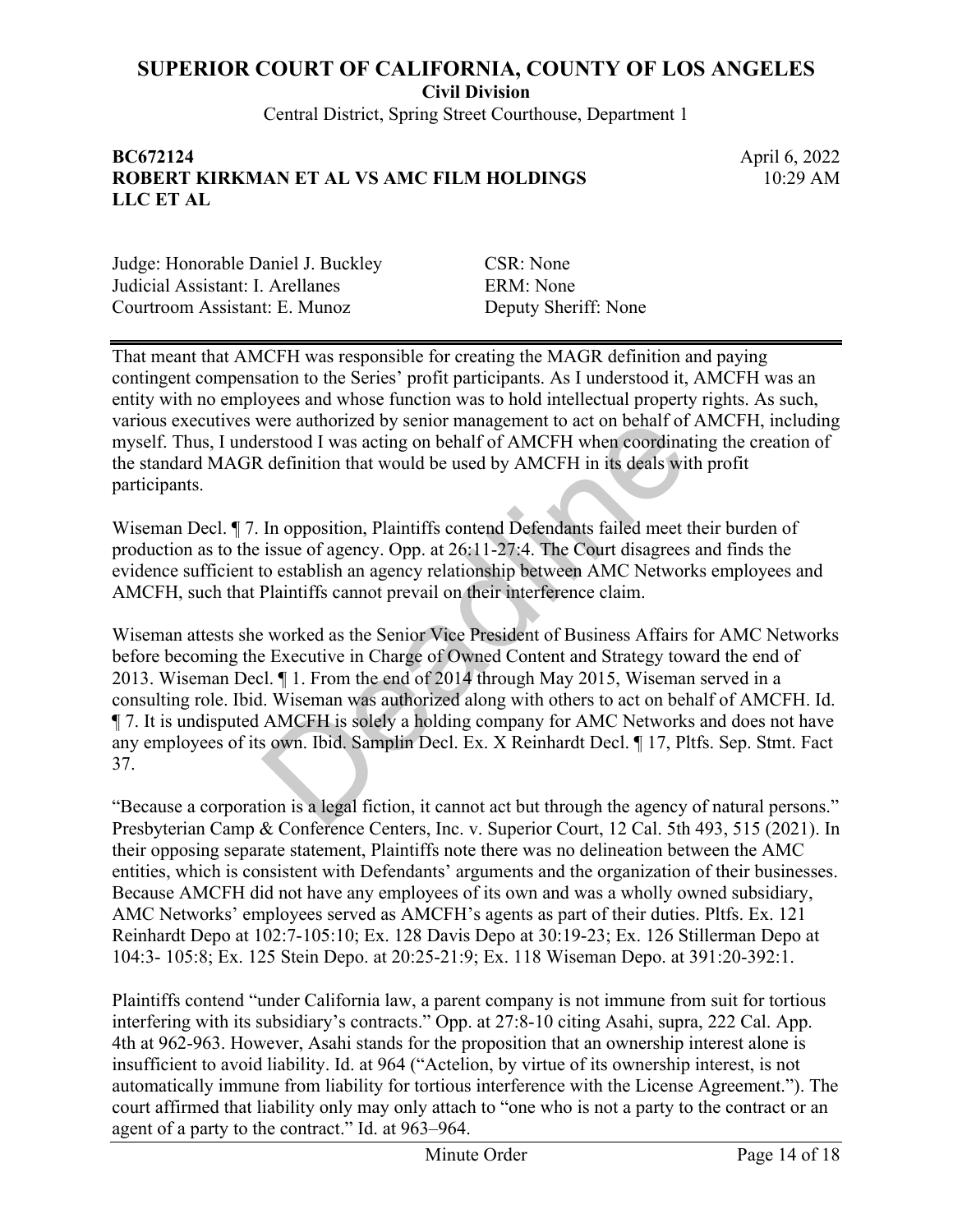**Civil Division**

Central District, Spring Street Courthouse, Department 1

#### **BC672124** April 6, 2022 **ROBERT KIRKMAN ET AL VS AMC FILM HOLDINGS LLC ET AL**

10:29 AM

Judge: Honorable Daniel J. Buckley CSR: None Judicial Assistant: I. Arellanes ERM: None Courtroom Assistant: E. Munoz Deputy Sheriff: None

Finally, Plaintiffs contend there is a factual dispute regarding whether certain employees were agents of AMCFH because "they held employment contracts with other AMC entities." Opp. at 27:15-17. The Court does not find their employment contracts inconsistent with Defendants' agency arguments and Plaintiffs do not cite any relevant authority supporting their contention. The undisputed facts indicate the individuals charged with interfering with Plaintiffs' contracts were AMC entity employees acting as agents of AMCFH. Plaintiffs cite Center for Healthcare Education and Research, Inc. v. International Congress for Joint Reconstruction, Inc., 57 Cal.App.5th 1108, 1128 (2020) and Fowler v. Varian Associates, Inc., 196 Cal. App. 3d 34, 41 (1987), which stand for the proposition that an agent has a duty of loyalty to its principal, which the Court does not find materially relevant to the issues presented. Plaintiffs also cite Nguyen v. Scott, 206 Cal. App. 3d 725, 733–734 (1988), which involved the sufficiency of dual agency allegations on demurrer for purposes of real estate transaction and does not aid Plaintiffs. Id. at 732 ("The complaint's allegations of dual agency are legal conclusions that should be disregarded in considering the sufficiency of the demurrer. [Citation] Other allegations rebut any inference that appellants authorized Scott to represent them or that they acquiesced to or ratified his activity in soliciting purchase offers from third parties."). Plaintiffs have not demonstrated AMC and AMCFH had divergent interests, where AMCFH is a wholly owned holding company. Plaintiffs have not demonstrated a legal basis for concluding the agency relationship between AMC, its employees, and AMFCH is insufficient to fall within the established rule that agents cannot be liable for interference with the contracts of their principals. Plaintiffs failed to raise a triable issue of fact. does not find their employment contracts inconsistent with Plaintiffs do not cite any relevant authority supporting is indicate the individuals charged with interfering with Plaployees acting as agents of AMCFH. Plaintiffs

Summary adjudication is GRANTED as to the fourth cause of action.

D. Breach of Contract – Second Cause of Action

a. Defendants' Motion as to the Second Cause of Action is Procedurally Improper

The second cause of action for breach of contract in the Third Amended Complaint alleges Defendants breached its contracts with Plaintiffs by not calculating their contingent compensation consistent with their agreement and the MAGR terms by withholding revenue and improperly charging costs. TAC ¶¶ 101-102. The miscalculations were allegedly discovered during Plaintiffs' audit. TAC ¶ 65. These audit claims are separate from the breach of the implied covenant claim and apply AMC's MAGR term as written.

In opposition, Plaintiffs argue "AMC's motion for summary adjudication on only portions of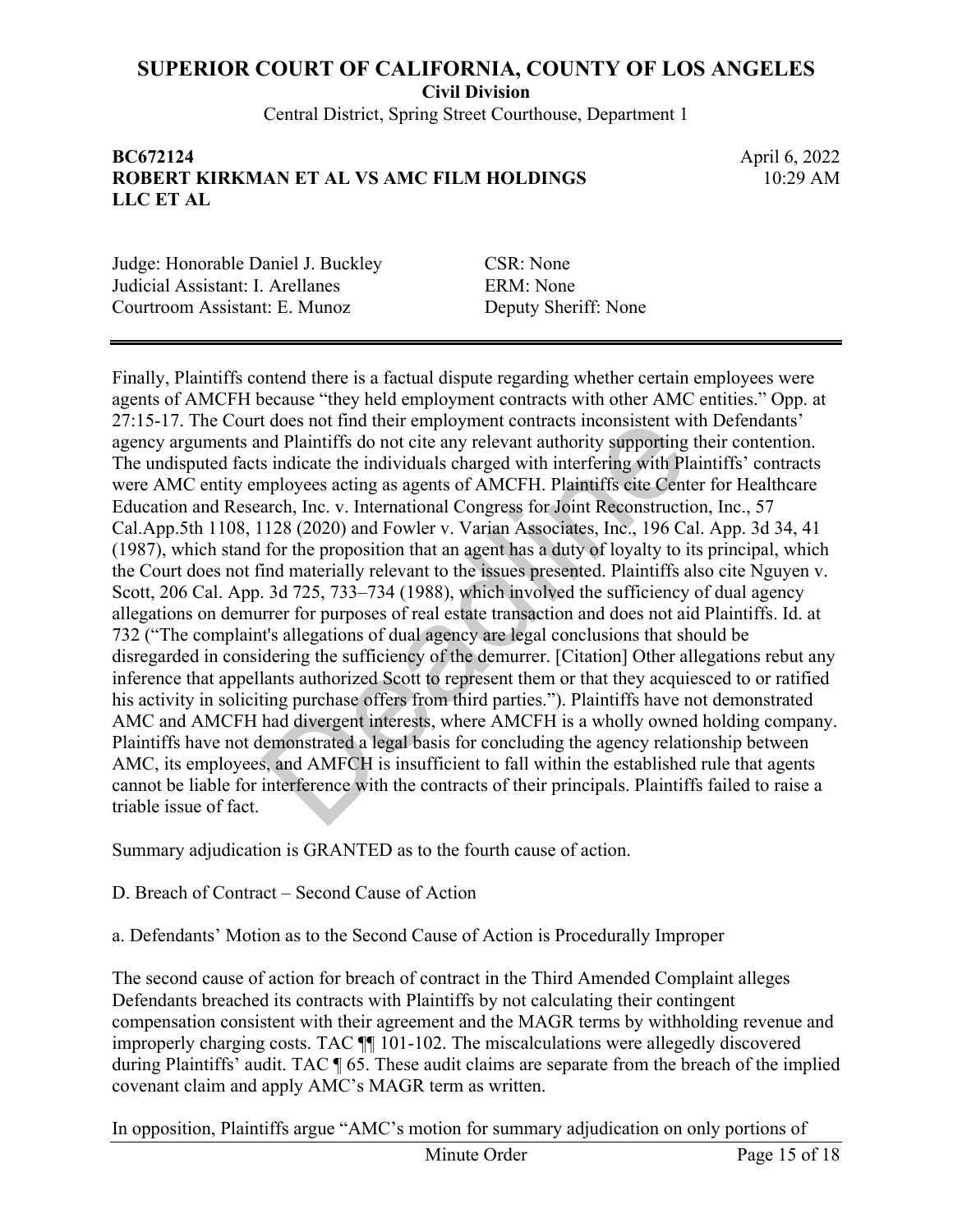**Civil Division**

Central District, Spring Street Courthouse, Department 1

#### **BC672124** April 6, 2022 **ROBERT KIRKMAN ET AL VS AMC FILM HOLDINGS LLC ET AL**

10:29 AM

Judge: Honorable Daniel J. Buckley CSR: None Judicial Assistant: I. Arellanes ERM: None Courtroom Assistant: E. Munoz Deputy Sheriff: None

Plaintiffs' breach of contract claim is procedurally improper and must be denied on those grounds." Opp. at 28:25-29:4. The Court agrees.

Pursuant to Code of Civil Procedure section  $437c(f)(1)$ , "[a] motion for summary adjudication shall be granted only if it completely disposes of a cause of action, an affirmative defense, a claim for damages, or an issue of duty." The only statutory provision that allows a motion for partial summary adjudication is Code of Civil Procedure section 437c(t), which requires a strict process not followed here. Code Civ. Proc.  $\S 437(c)(t)$  ("Notwithstanding subdivision (f), a party may move for summary adjudication of a legal issue or a claim for damages other than punitive damages that does not completely dispose of a cause of action, affirmative defense, or issue of duty pursuant to this subdivision."). Plaintiffs' second cause of action is based upon the failure to pay the correct amount of contingent compensation. Defendants cannot, via a motion for summary adjudication, partially adjudicate each portion of the claimed compensation owed. DeCastro West Chodorow & Burns, Inc. v. Superior Court, 47 Cal. App. 4th 410, 422 (1996) ("We conclude that Code of Civil Procedure section  $437c$ , subdivision  $(f)(1)$ , does not permit summary adjudication of a single item of compensatory damage which does not dispose of an entire cause of action."). Civil Procedure section 43/c(t)(1), "[a] motion for summ<br>y if it completely disposes of a cause of action, an affirma<br>or an issue of duty." The only statutory provision that allo<br>udication is Code of Civil Procedure secti

As stated in Defendants' Notice of Motion, Defendants only seek to summarily adjudicate portions of the second case of action for breach of contract: "AMC moves for summary adjudication on the grounds that there is no merit to the following causes of action and/or issues: . . . those parts of Plaintiffs' Second Cause of Action that are based on Plaintiffs' allegations in paragraphs  $66(a)$ ,  $66(b)$ ,  $66(c)$ ,  $66(e)$ ,  $67$ ,  $68(b)$ ,  $68(c)$  (regarding the alleged "marketing fee"), 70(a), 86(a), 86(b), 86(c), 86(d), 87, 88(b), 88(c), 88(d), and 90(a) of the TAC." Defendants admit they "are not moving for summary adjudication on all the audit claims raised in the Third Amended Complaint." Mot. at 4 n.2. Specifically, Defendants' motion does not address "Kirkman's claim that he is entitled to certain revenue associated with bobble-head dolls; Plaintiffs' claims that AMC

excluded electronic sell-through distribution revenue; and Plaintiffs' claims that AMC did not adequately substantiate various distribution charges and production costs." Ibid.

The Court cannot grant summary adjudication as to these limited issues. See Belio v. Panorama Optics, Inc., 33 Cal. App. 4th 1096, 1102–1103 (1995) ("Panorama's motion was not directed at the first cause of action in its entirety. Panorama solely sought summary adjudication of one issue within the first cause of action, namely, that Belio's request for dissolution under section 1800, subdivision (b)(3), was without merit. Panorama's papers expressly declined to address Belio's alternative section 1800, subdivision (b)(5), ground. Because Panorama merely sought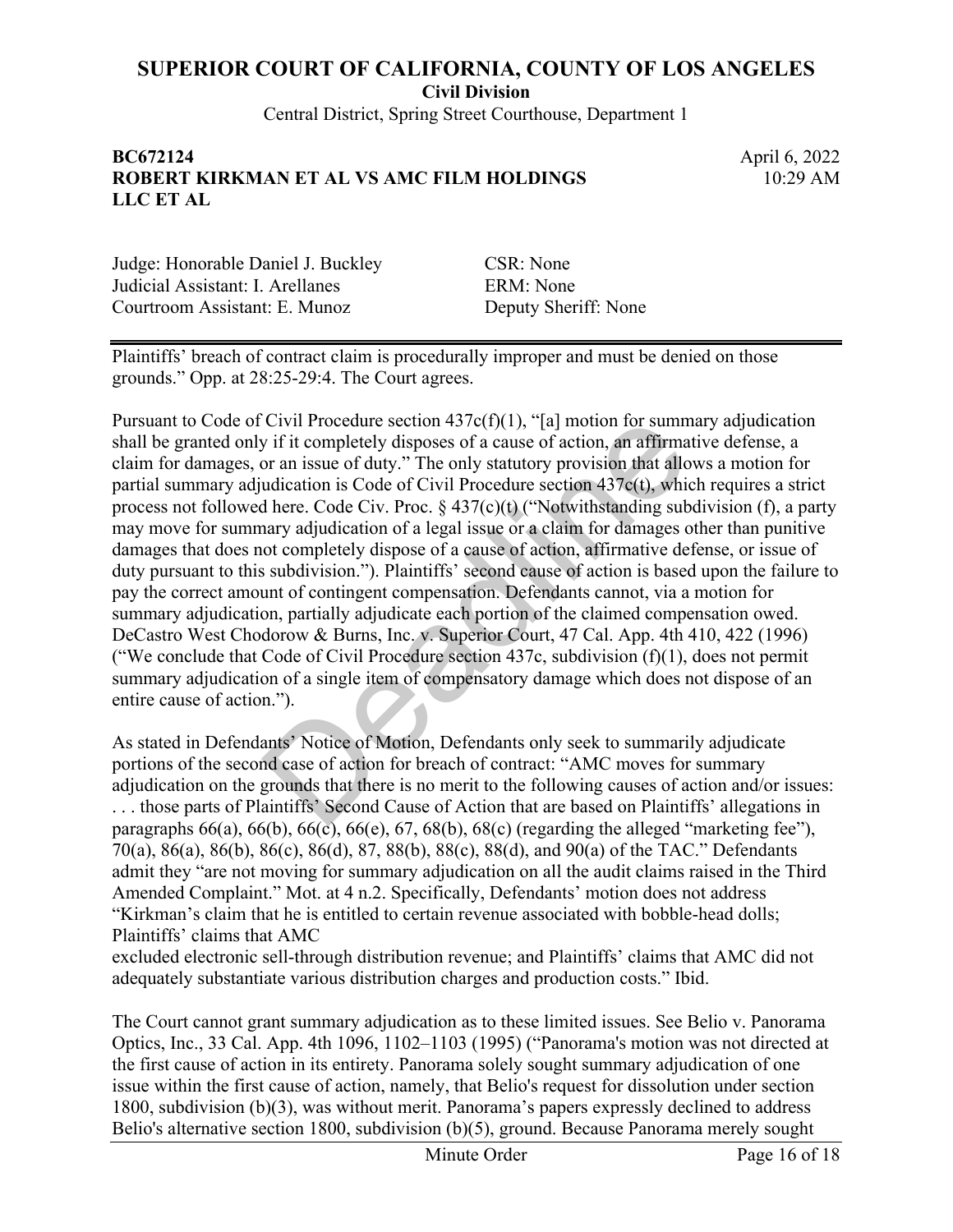**Civil Division**

Central District, Spring Street Courthouse, Department 1

#### **BC672124** April 6, 2022 **ROBERT KIRKMAN ET AL VS AMC FILM HOLDINGS LLC ET AL**

10:29 AM

Judge: Honorable Daniel J. Buckley CSR: None Judicial Assistant: I. Arellanes ERM: None Courtroom Assistant: E. Munoz Deputy Sheriff: None

summary adjudication as to a single issue within a cause of action, rather than as to an entire cause of action, the motion was procedurally infirm and should have been denied.").

In reply, Defendants cite Lilienthal & Fowler v. Superior Court, 12 Cal.App.4th 1848, (1993), which does not aid Defendants here. Other courts have questioned whether Lilienthal still applies after subsequent amendments to the summary adjudication statute. Bagley v. TRW, Inc., 73 Cal. App. 4th 1092, 1095 n.2 (1999) ("We question whether Lilienthal properly construed subdivision (f)(1) of section 437c."). The court in Lilienthal rested its determination to permit summary adjudication of a portion of a cause of action on the following facts: "plaintiffs seek to recover damages based on two separate and distinct obligations. Each obligation creates a separate and distinct claim. The first obligation relates to legal services performed on the Murillo matter, and the second obligation relates to legal services performed on the Barton matter. There is no dispute that the two matters have no relation to each other and involve legal services performed at different times, with different and distinct obligations, and distinct and separate alleged damages. Under California law, the allegations relating to the Murillo and Barton matters involve two separate and distinct causes of action regardless of how pled in the complaint." Lilienthal, supra, 12 Cal. App. 4th at 1854. s cite Lilienthal & Fowler v. Superior Court, 12 Cal.App.<br>20 Defendants here. Other courts have questioned whether Li<br>endments to the summary adjudication statute. Bagley v.<br>5 n.2 (1999) ("We question whether Lilienthal pr

Defendants also cite Silva v. See's Candy Shops, Inc., 7 Cal. App. 5th 235, 257 (2016) disapproved on other grounds by Donohue v. AMN Services, LLC, 11 Cal. 5th 58, 77 (2021). However, Silva does not aid Defendants either. The complaint in Silva involved pleading separate theories of liability under the Labor Code within a single cause of action: "[i]n this case, Silva's individual claims alleging that she did not receive required meal and rest breaks and payments or was not reimbursed for business expenses were separate theories from her claim that See's Candy employees did not receive full compensation based on the application of the rounding and grace-period policies." Nothing in Silva permits summary adjudication of component parts of Plaintiffs' breach of contract claims. Similarly, Defendants cite Aryeh v. Canon Business Solutions, Inc., 55 Cal. 4th 1185, 1199 (2013), which involved the continuous accrual of the statute of limitations in connection with a recurring obligation and has no application here.

In Crouse v. Brobeck, Phleger & Harrison 67 Cal. App. 4th 1509 (1998), the court found Lilienthal did not apply where "a cause of action for malpractice alleges a single injury, the fact that the attorney's course of conduct involved discrete negligent acts or omissions does not create separate causes of action with a separate statute of limitations for each act or omission. . . . in Lilienthal, separate statutes of limitations ran on different claims for malpractice because the claims arose from different services provided at different times involving separate and distinct